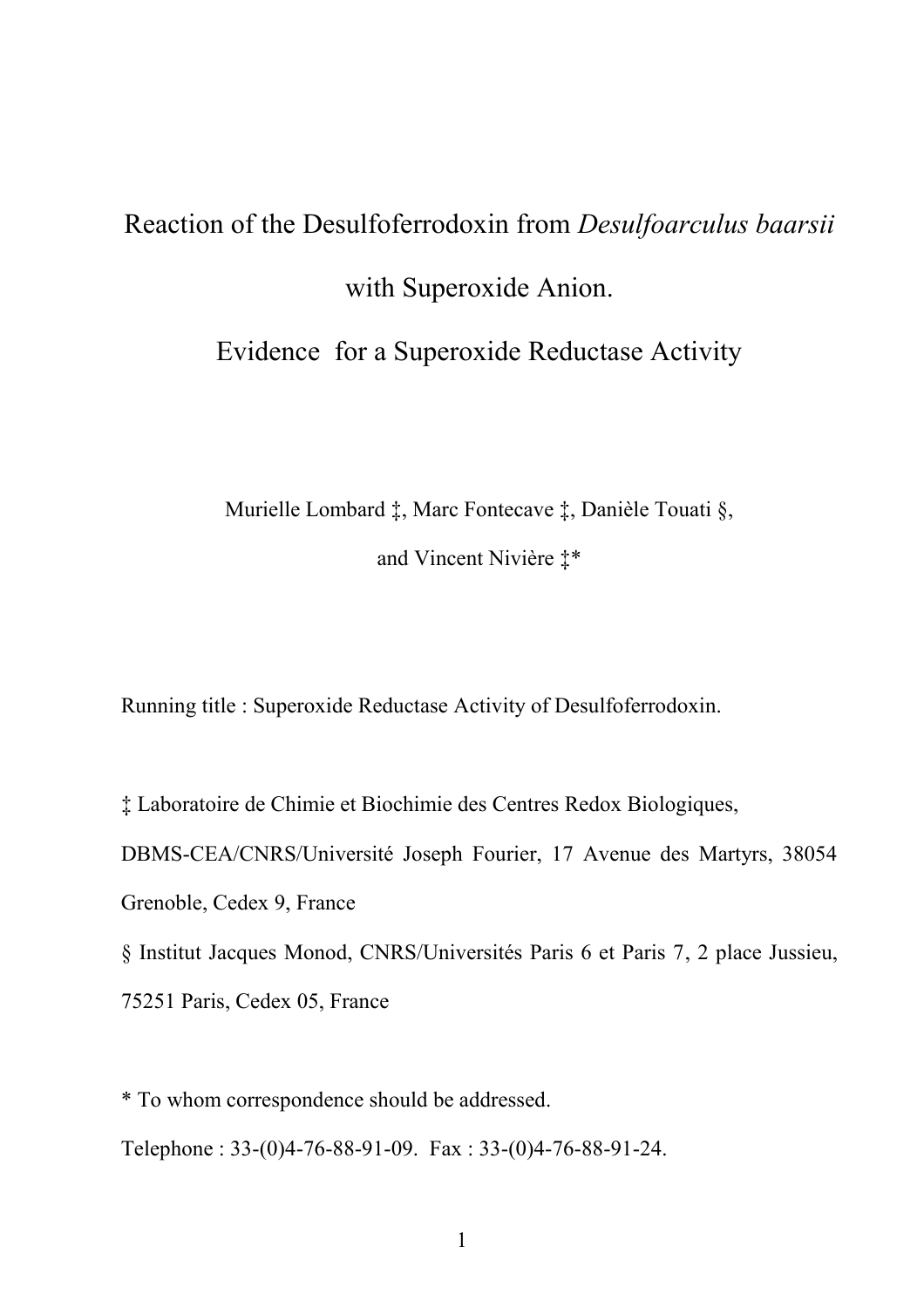E-mail : niviere@cbcrb.ceng.cea.fr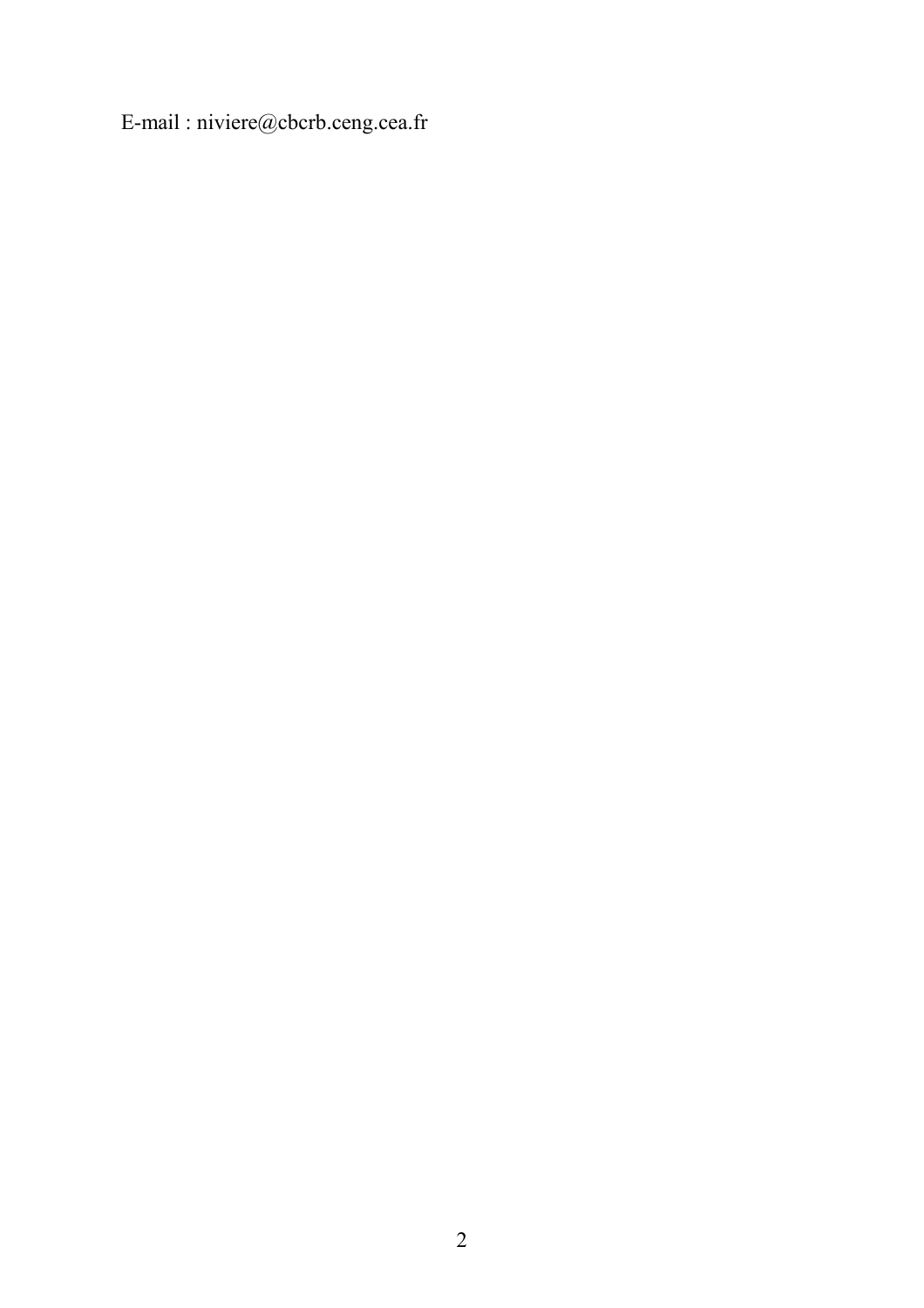#### **SUMMARY**

Desulfoferrodoxin is a small protein found in sulfate-reducing bacteria which contains two independent mononuclear iron centers, one ferric and one ferrous. Expression of desulfoferrodoxin from *Desulfoarculus baarsii* has been reported to functionally complement a superoxide dismutase deficient *Escherichia coli* strain. To elucidate by which mechanism desulfoferrodoxin could substitute for superoxide dismutase in *Escherichia coli*, we have purified the recombinant protein and studied its reactivity towards  $O_2$ . Desulfoferrodoxin exhibited only a weak superoxide dismutase activity  $(20 \text{ U mg}^{-1})$  that could hardly account for its antioxidant properties. UV-visible and EPR spectroscopy studies revealed that the ferrous center of desulfoferrodoxin could specifically and efficiently reduce  $O_2$ , with a rate constant of 6-7 x  $10^8$  M<sup>-1</sup> s<sup>-1</sup>. In addition, we showed that membrane and cytoplasmic *Escherichia coli* protein extracts, using NAD(P)H as electron donors, could reduce the  $O_2$  oxidized form of desulfoferrodoxin. Taken together, these results strongly suggest that desulfoferrodoxin behaves as a superoxide reductase enzyme, and thus provide new insights into the biological mechanisms designed for protection from oxidative stresses.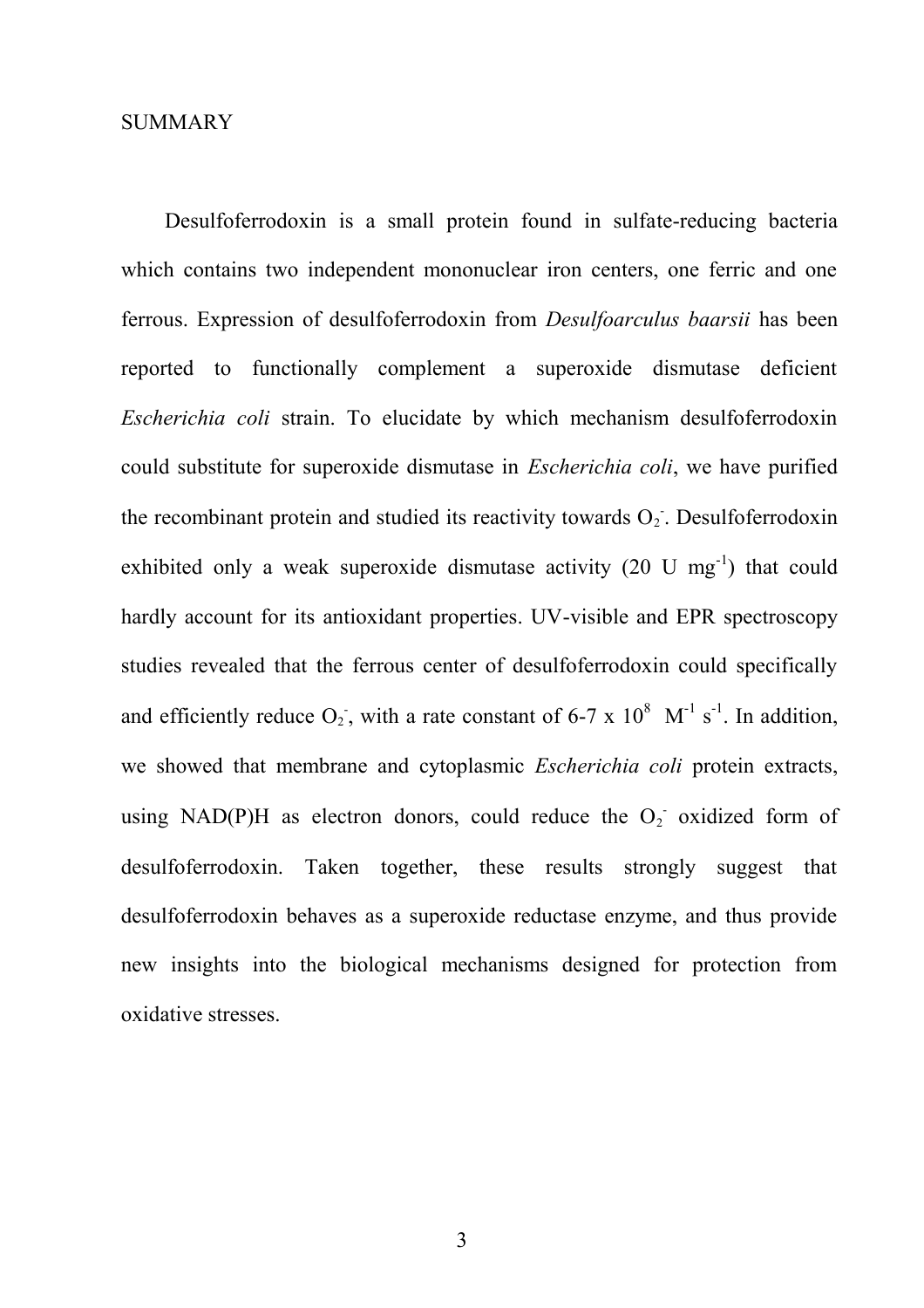#### INTRODUCTION

Desulfoferrodoxin (Dfx)  $\frac{1}{1}$  is a small non-sulfur iron protein that has been isolated from several strains of anaerobic sulfate-reducing bacteria (1, 2). Although no enzymatic activity could be associated to Dfx, the physico-chemical properties of its iron centers have been well documented (1, 2, 3). Recently the three dimensional structure of Dfx from *Desulfovibrio desulfuricans* has been solved at 1.9 Å resolution (4). Dfx is a homodimer with a molecular mass of 2 x 14 kDa. The monomer is organized in two protein domains, each with a specific mononuclear iron center named center I or center II. Center I contains a mononuclear ferric iron coordinated by four cysteines in a distorted rubredoxintype center. Center II has a ferrous iron with square pyramidal coordination to four nitrogens from histidines as equatorial ligands and one sulfur from a cysteine as the axial ligand (4). The midpoint redox potentials have been reported to be 2 to 4 mV for center I and 90 to 240 mV for center II (2, 3). The high redox potential value for center II explains the stability of the ferrous ion in the presence of oxygen.

Initially, the structural *dfx* gene was cloned and sequenced from *Desulfovibrio vulgaris* Hildenborough and was named *rbo* (5). *rbo* was found upstream of the rubredoxin gene, forming an operon. The encoded 14 kDa protein was tentatively named rubredoxin oxidoreductase (Rbo) because it was likely to function in oxidation-reduction with rubredoxin as a redox partner (5).

4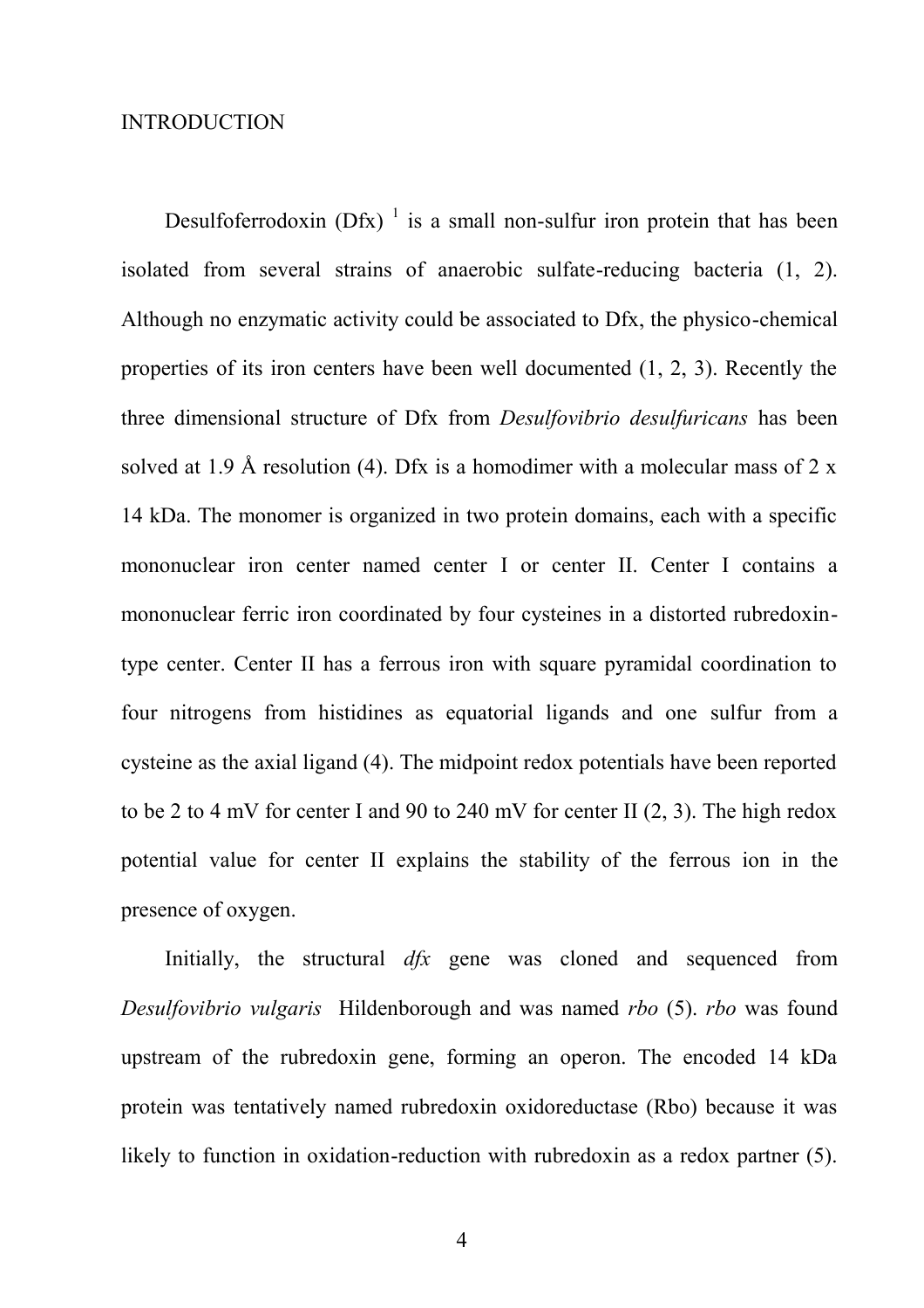Independently, a protein isolated from *D. desulfuricans* and *D.vulgaris* and named Dfx, was found to be encoded by the *rbo* gene (1, 2, 6). However, up no now, Dfx did not show any evidence for a rubredoxin oxidoreductase activity and its physiological role remains unclear. Consequently, the name of the corresponding gene changed from *rbo* to *dfx*.

Recently, Pianzzola et al. attempted to clone the *sod* gene from the sulfatereducing bacteria *Desulfoarculus baarsii* by functional complementation of a SOD-deficient mutant of *Escherichia coli* (7). They actually found a complementing gene, showing high sequence identity with *dfx* from *D. vulgaris*. However, although expression of *dfx* could fully complement the SOD phenotype, no SOD activity could be detected *in vivo*, raising the question of the functional basis for the successful complementation (7, 8). Further, it has been shown that deletion of the *dfx* gene increased the oxygen sensitivity of *D. vulgaris* when exposed to transitory aerobic conditions (9). This strongly suggested that, in these anaerobic bacteria, Dfx plays a role in the defense against oxidative stress.

In the present work, we have purified the recombinant Dfx from *D. baarsii* and we have investigated the mechanism by which Dfx could trap superoxide and thus replace superoxide dismutase in *E.coli*.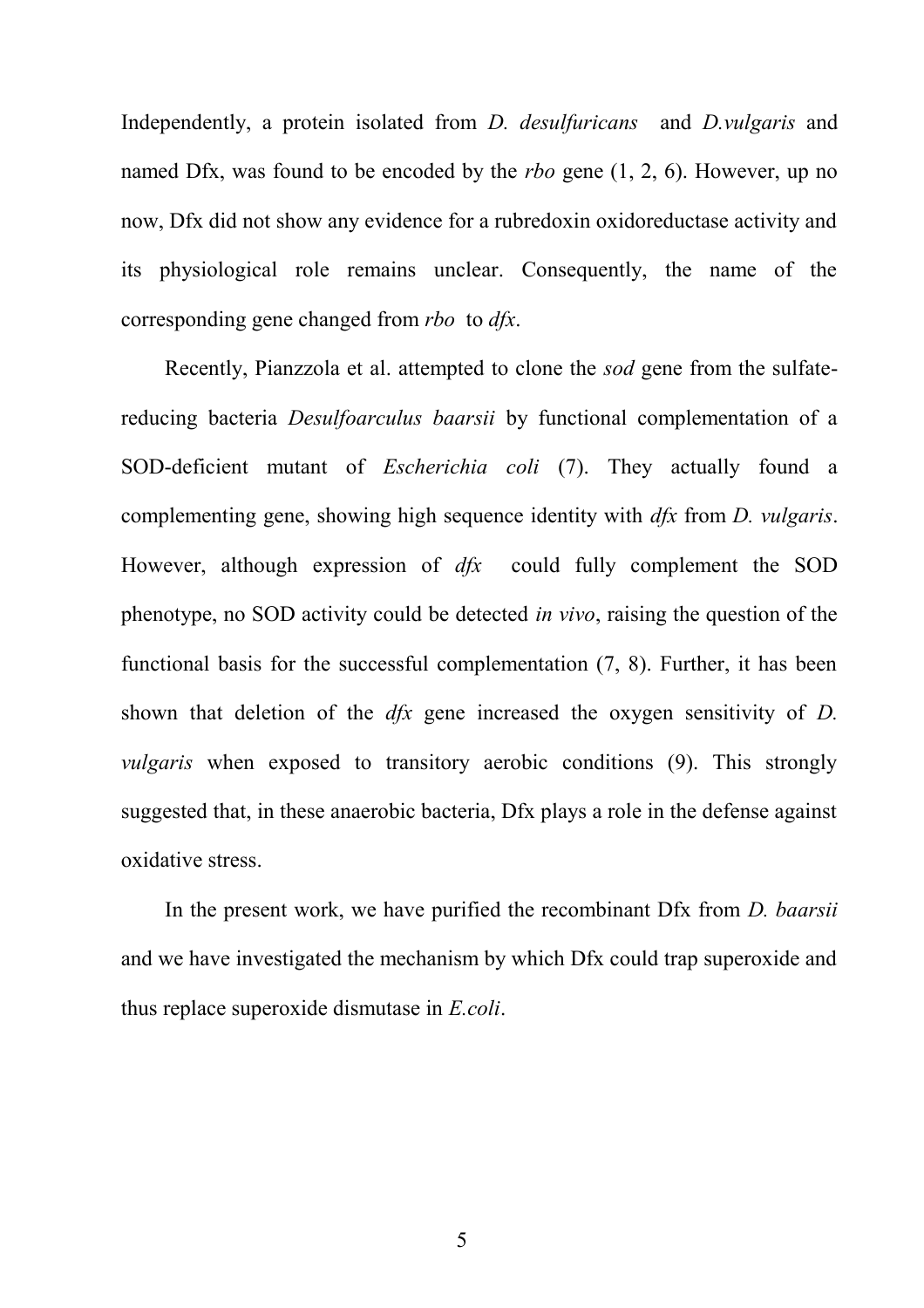#### EXPERIMENTAL PROCEDURES

*Biochemical and chemical reagents*. Xanthine, hypoxanthine, potassium ferricyanide NADH, NADPH, nitro blue tetrazolium (NBT) and potassium superoxide were from Sigma. Anhydrous  $Me<sub>2</sub>SO$  was from Acros Organics.  $H_2O_2$ , 30% solution in water, was from Aldrich. Xanthine oxidase Grade IV from milk (0.24 U/mg), catalase from *Aspergillus niger* (6600 U/mg), cytochrome c from bovine heart, CuZn-SOD from bovine erythrocytes (5800 U/mg) and Fe-SOD from *Escherichia coli* (5500 U/mg) were from Sigma.

*Strain and plasmid. E.coli* strain QC774 ( $\Phi(sodA::lacZ)$ 49  $\Phi(sodB::kan)$ )  $1-\Delta2$ , Cm<sup>r</sup> Km<sup>r</sup>) transformed with plasmid pMJ25 (7) was used for overexpression of the *dfx* gene. pMJ25 contains the *D.baarsii dfx* gene under the control of the IPTG inducible *tac* promoter.

*Overproduction and purification of Dfx*. *E.coli* QC774 pMJ25 cells were grown aerobically at 37 °C in M9 minimal medium complemented with 0.4% glucose, 2 μg/ml thiamin, 1 mg/ml casamino acid, 2 mM IPTG, 1 mM FeSO<sub>4</sub> 7 H<sub>2</sub>0 and 200  $\mu$ g/ml ampicilin (12 x 1000 ml in 2 l Erlenmeyer flask). Growth was performed overnight until the culture reaches an OD 600 nm of about 2.3. All following operations were carried out at 4 °C and pH 7.6. The cells were collected by centrifugation. The cell pellet (50 g, wet weight) was suspended in 150 ml of 0.1 M Tris/HCl and sonicated. After ultracentrifugation at 45,000 rpm during 90 min in a Beckman 50.2 Ti rotor, the supernatant was used as soluble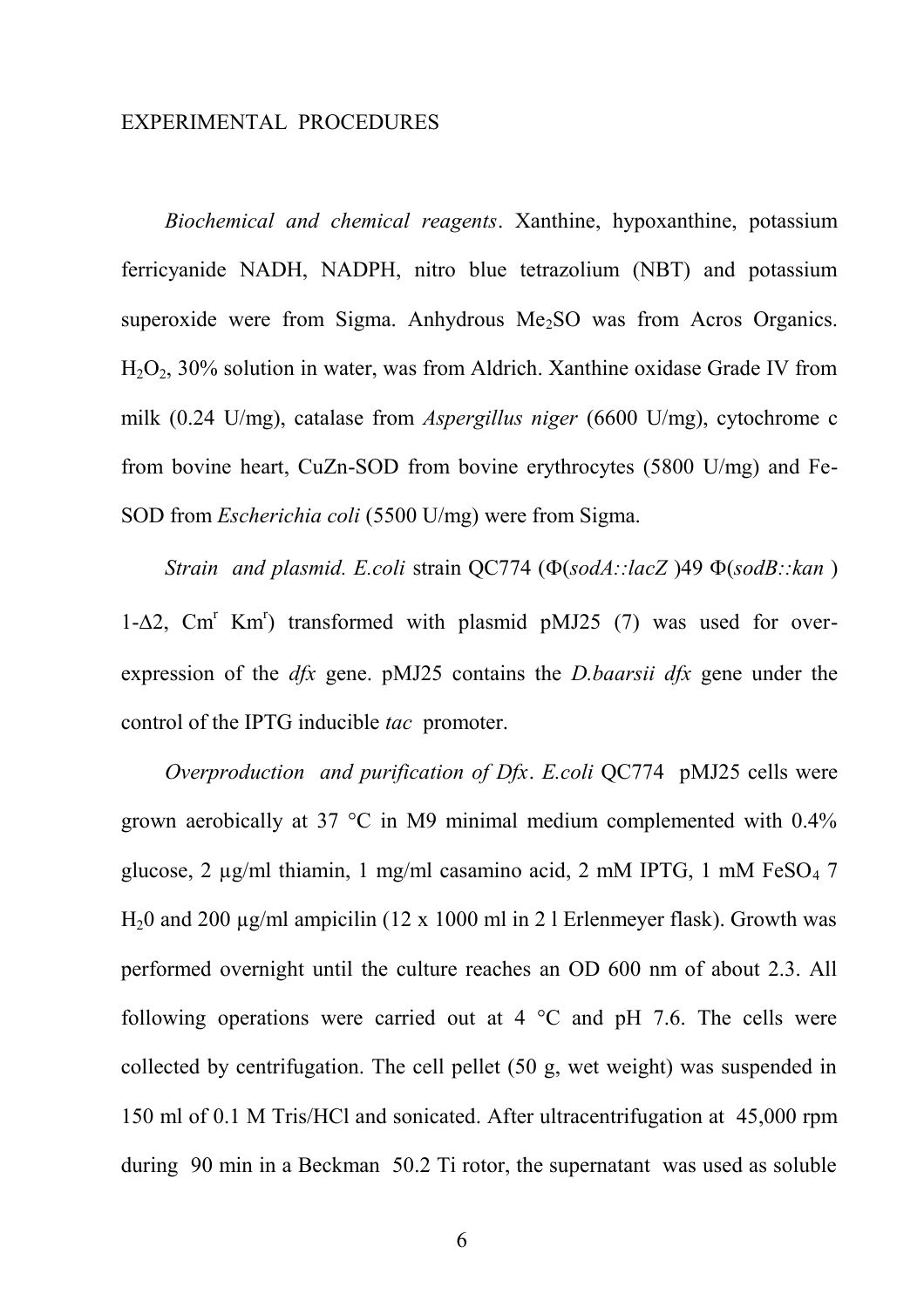extract for further purification. Soluble extract (160 ml, 800 mg of protein) was treated with streptomycin sulfate (final concentration 2% w/v) during one hour of stirring and then centrifuged for 20 min at 14,000 g. The supernatant was treated with 2-3 mg of pancreatic Dnase for 15 min and then precipitated with ammonium sulfate (final concentration 80 % w/v). After centrifugation, 20 min at 14,000 g, the pellet was dissolved in 0.1 M Tris/HCl (10 ml, 80 mg/ml) and the solution was loaded onto an ACA 54 column (360 ml) equilibrated with 20 mM Tris/HCl. Proteins were eluted at a flow rate of 0.4 ml.min<sup>-1</sup> with the same buffer. A pink fraction corresponding to the volume of elution of low molecular weight protein was collected in a total volume of 57 ml (2 mg/ml). At this stage , the protein solution had already a distinct visible spectrum which resemble to that of Dfx. The ratio A280nm/A503nm was 7. SDS-PAGE on this fraction exhibited three major protein bands located at about 16, 14 and 10 kDa. Protein fractions of 10 mg were then further chromatographied using a Bio-Rad Biologic system on an anion exchange column, Uno Q (Bio-Rad), equilibrated with 10 mM Tris/HCl. A linear gradient was applied (0-0.2 M NaCl) in 10 mM Tris/HCl, with a flow rate of 1 ml.min<sup>-1</sup> during 30 min.

*Analytical determination*. SDS-PAGE polyacrylamide gels (15% polyacrylamide) were done according to Laemmli (10). The gels were calibrated with the Pharmacia low molecular weight markers. The native molecular mass of the protein was determined with a Superdex 75 gel filtration column (120 ml, Pharmacia) equilibrated with 25 mM Tris/HCl, pH 7.6 and 150 mM NaCl using a

7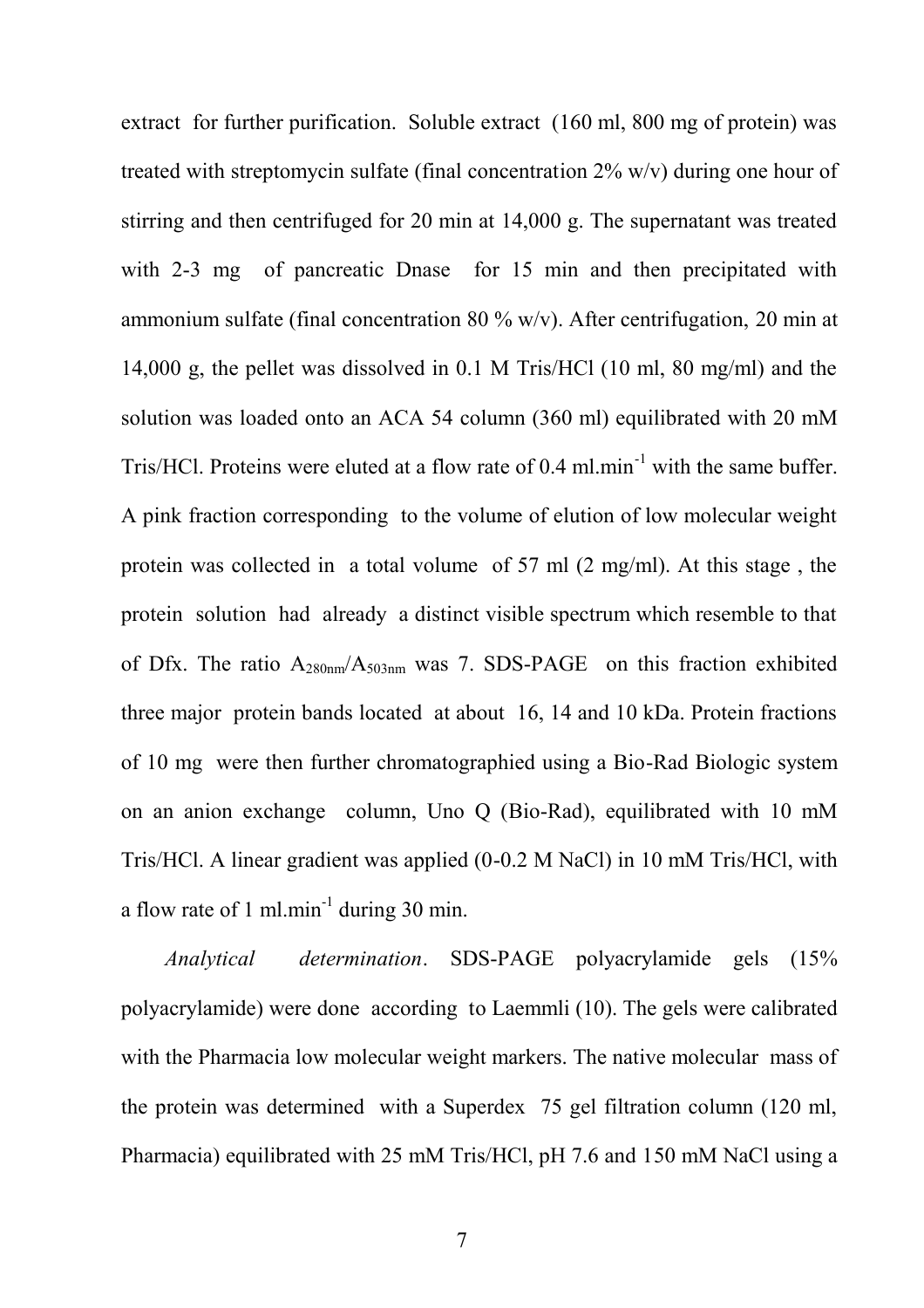flow rate of 0.4 ml.min<sup>-1</sup>. Bovine serum albumin (66 kDa), ovalbumin (45 kDa), trypsine inhibitor (20.1 kDa) and cytochrome c (12.4 kDa) were used as the markers for molecular mass. The void volume was determined with ferritin (450 kDa). Protein concentration was determined using the Bio-Rad protein assay reagent (11) with bovine serum albumin as a standard. Protein-bound iron was determined by atomic absorption spectroscopy. UV-visible spectra were recorded on a Varian Carry 1 spectrophotometer using 1 cm path quartz cuvette. EPR measurements were made on a Bruker EMX 081 spectrometer equipped with an Oxford Instrument continuous flow cryostat.

*N-terminal sequence analysis*. The proteins were separated on SDS-PAGE and then transferred on a  $ProBlot^{TM}$  membrane (Applied Biosystem) as described by the manufacturer.  $NH_2$ -terminal amino acid sequence determination was performed using an Applied Biosystems gas phase separator model 477A with on-line analysis of the phenylthiohydantoin derivatives.

*Mass spectrometry*. Mass spectra were obtained on a Perkin-Elmer Sciex API III+ triple quadrupole mass spectrometer equipped with a nebulizer assisted electrospray source (ionspray) operating at atmospheric pressure.

*Assays for SOD activity.* The SOD activities were evaluated using the cytochrome c reduction assay modified from McCord and Fridovich (12). The assay was performed at 25 °C in a 3 ml of reaction buffer (50 mM potassium phosphate, pH 7.6) containing 22 µM cytochrome c, 200 µM xanthine, 500 U/ml catalase and an amount of xanthine oxidase which gives an initial rate of  $\Delta A_{550nm}$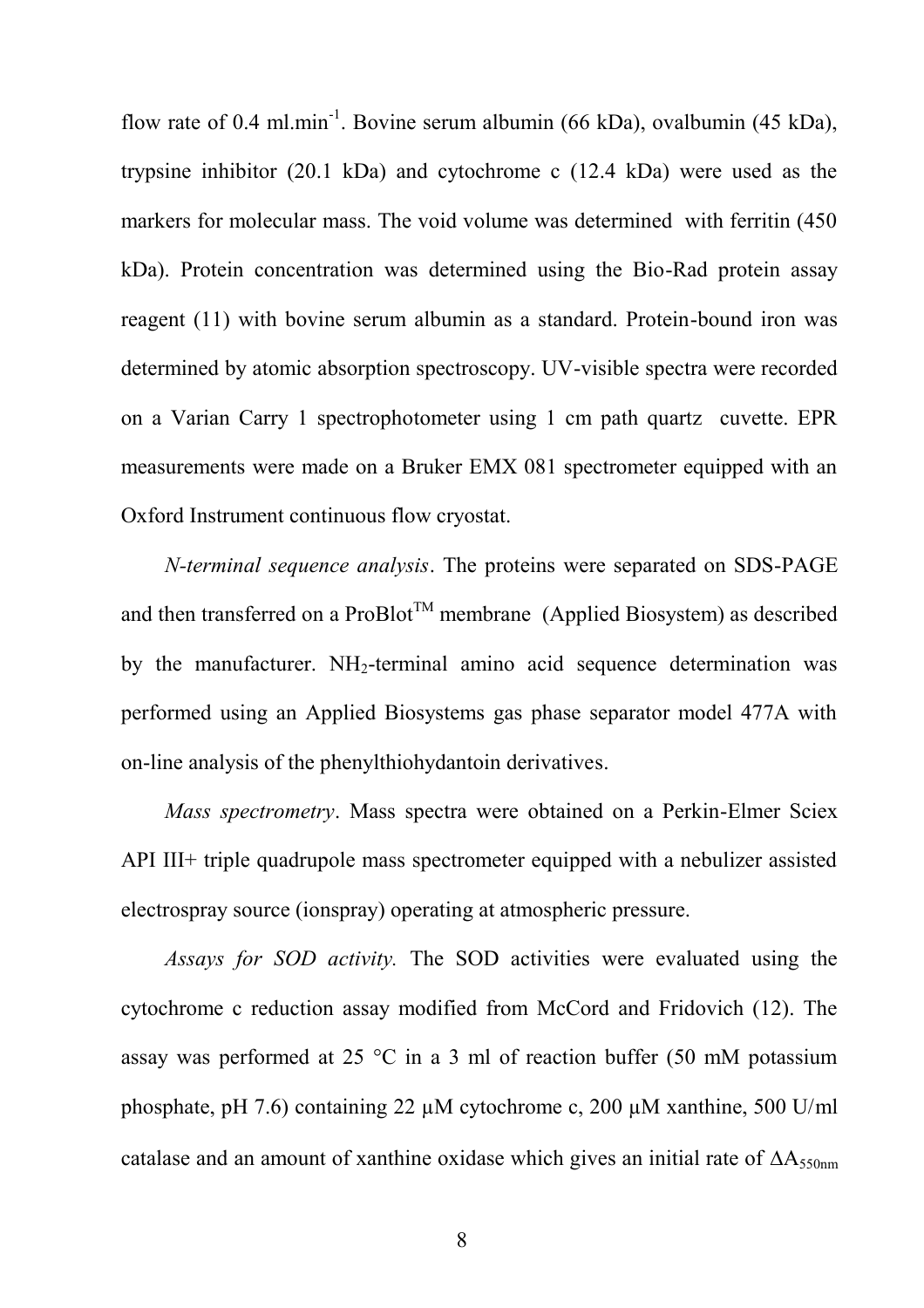= 0.025 per min in the absence of SOD activity. Reduction of ferricytochrome c was followed at 550 nm, and rates were linear for at least 4 min. One unit of SOD is defined as the amount of protein which inhibits the rate of the reduction of ferricytochrome by 50%. The SOD activities were also evaluated using another test, the NBT reduction technique modified from Beauchamp and Fridovich (13). The assay was performed at 25 °C in a 3 ml of reaction buffer (50 mM Tris/HCl, pH 7.6) containing 22  $\mu$ M NBT, 200  $\mu$ M xanthine, 500 U/ml catalase and an amount of xanthine oxidase which gives an initial rate of  $\Delta A_{560nm} = 0.0165$  per min in the absence of SOD activity. Reduction of NBT was followed at 560 nm during 0.5 min, in order to keep absorbance changes fairly low and avoid precipitation of formazan. One unit of SOD is defined as the amount of protein which inhibits the rate of the reduction of NBT by 50%. In our experimental conditions, using the same commercial CuZn-SOD preparation, NBT test gave a 4 fold more elevated SOD specific activity compared to that determined with the cytochrome c reduction test.

*Preparation of cell extracts, reduction of center II*. Aerobic cultures of *E.coli* strain QC774 pMJ25 were grown in Luria-Bertani (LB) medium at 37 °C and were harvested at about  $0.3 \text{ OD}_{600nm}$ . All the following steps were performed at 4 °C. Cultures were centrifuged, washed in cold 50 mM potassium phosphate buffer pH 7.8 and resuspended in about 3 % of the original culture volume in the same buffer. The cells were then sonicated and centrifuged for 20 min at 6,000 rpm, to remove cell debris. The supernatant, which contained both cytosolic and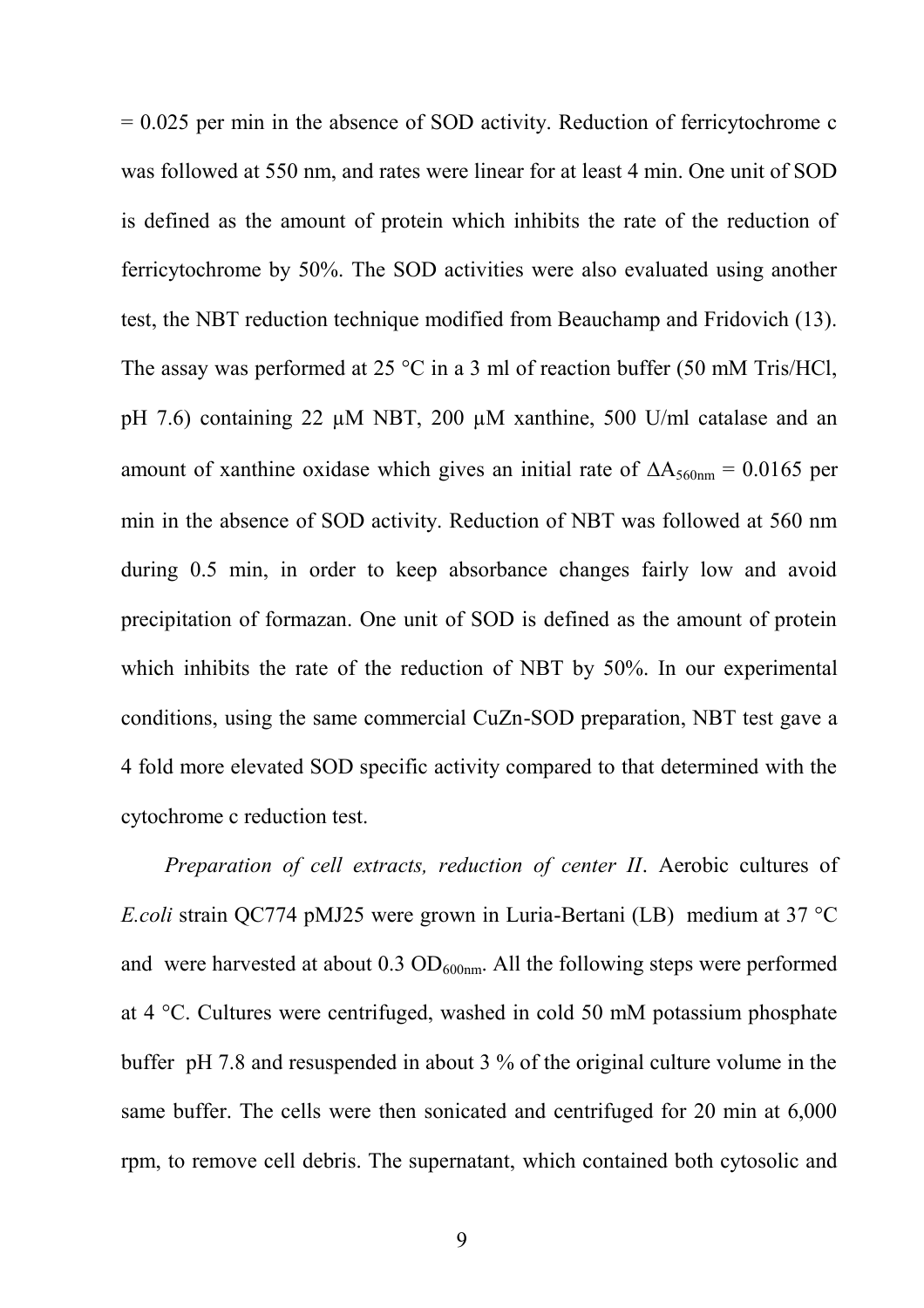membrane material, was fractionated by a centrifugation at 45,000 rpm (Beckman, 70.1 Ti rotor) for 2 hours. The supernatant cytosolic fraction (2.3 mg/ml), was removed and stored at -80 °C. The pelleted membranes vesicles were resuspended in 50 mM potassium phosphate buffer pH 7.8 plus 100 mM NaCl and recentrifuged. The resulting pellet was resuspended in 0.2 % of the original culture volume in 50 mM potassium phosphate buffer pH 7.8. The membrane fractions were stored at 0 °C and used within a week.

*Oxidation of Dfx*.  $KO<sub>2</sub>$  stock solutions were prepared as followed. Me<sub>2</sub>SO was dried over 3-Å molecular sieves. Potassium superoxide was dissolved in anhydrous Me2SO, under a dry atmosphere of argon. No crown ether was added. The concentration of superoxide was determined by using its absorbance in the UV with an extinction coefficient of 2086  $M^{-1}$  cm<sup>-1</sup> at 260 nm. Me<sub>2</sub>SO stock solutions of potassium superoxide (1-2 mM) were prepared immediately before each experiment. The fully oxidized form of Dfx was also obtained by addition of 2 fold molar excess of potassium ferricyanide to the purified Dfx. Complete oxidation of center II was verified by UV-visible spectrophotometry. Excess of potassium ferricyanide was eliminated by washing with 50 mM Tris/HCl pH 7.6, using a Centricon pM30.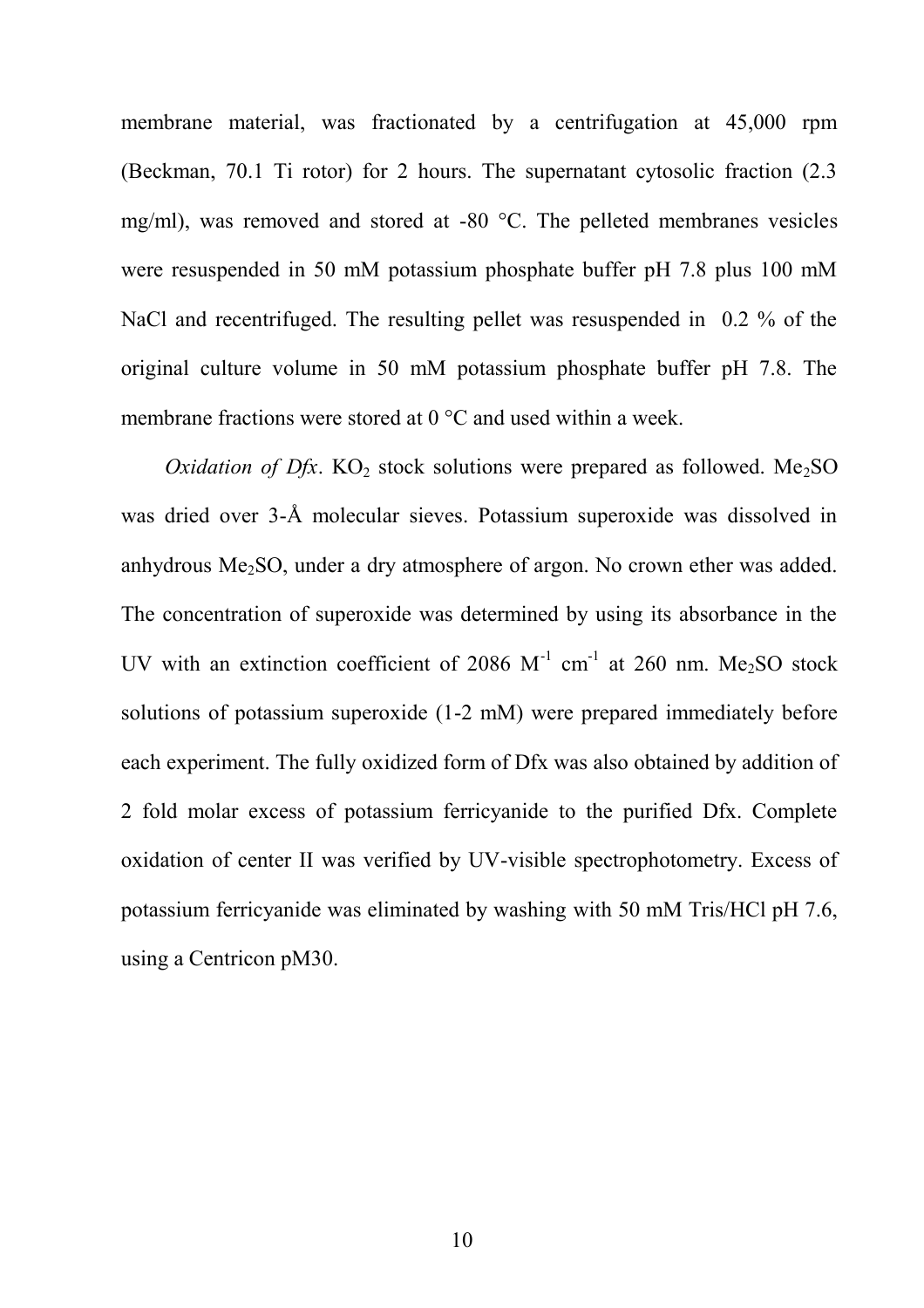#### RESULTS

## *Purification of the recombinant Dfx*

In order to avoid any possible contamination by superoxide dismutase (SOD) activities from the host strain, the *dfx* gene was overexpressed in the *E.coli* QC 774 strain, in which the *sodA* and *sodB* genes were insertionally inactivated (7). A two-step purification protocol, with a gel filtration on ACA 54 and anion exchange chromatography on Uno Q (Bio-Rad) as described in the experimental section, was set up. Samples were analyzed at all steps by SDS-PAGE and UV-visible spectroscopy, since Dfx exhibits characteristic absorption bands responsible for the pink color of the protein (1). During Uno Q chromatography, a pink fraction, eluted at 50 mM NaCl, was collected (fraction A). It contained only two polypeptide bands at 14 and 16 kDa with about equal intensities, as shown by SDS-PAGE analysis. Another pink fraction was eluted at a slightly higher NaCl concentration (fraction B). In addition to the 14 and 16 kDa polypeptides, fraction B contained also a major polypeptide of 10 kDa, as shown by SDS-PAGE.

The 14 and 16 kDa polypeptides had the same PERLQVYKCE N-terminal sequence, identical to the N-terminal translated sequence of the *D.baarsii dfx* structural gene, without the N-terminal Met residue (7). Furthermore, they had the same mass, as shown by electrospray mass spectrometry analysis, with only ions detected at 14,028±2 Da, confirming the absence of the N-terminal Met

11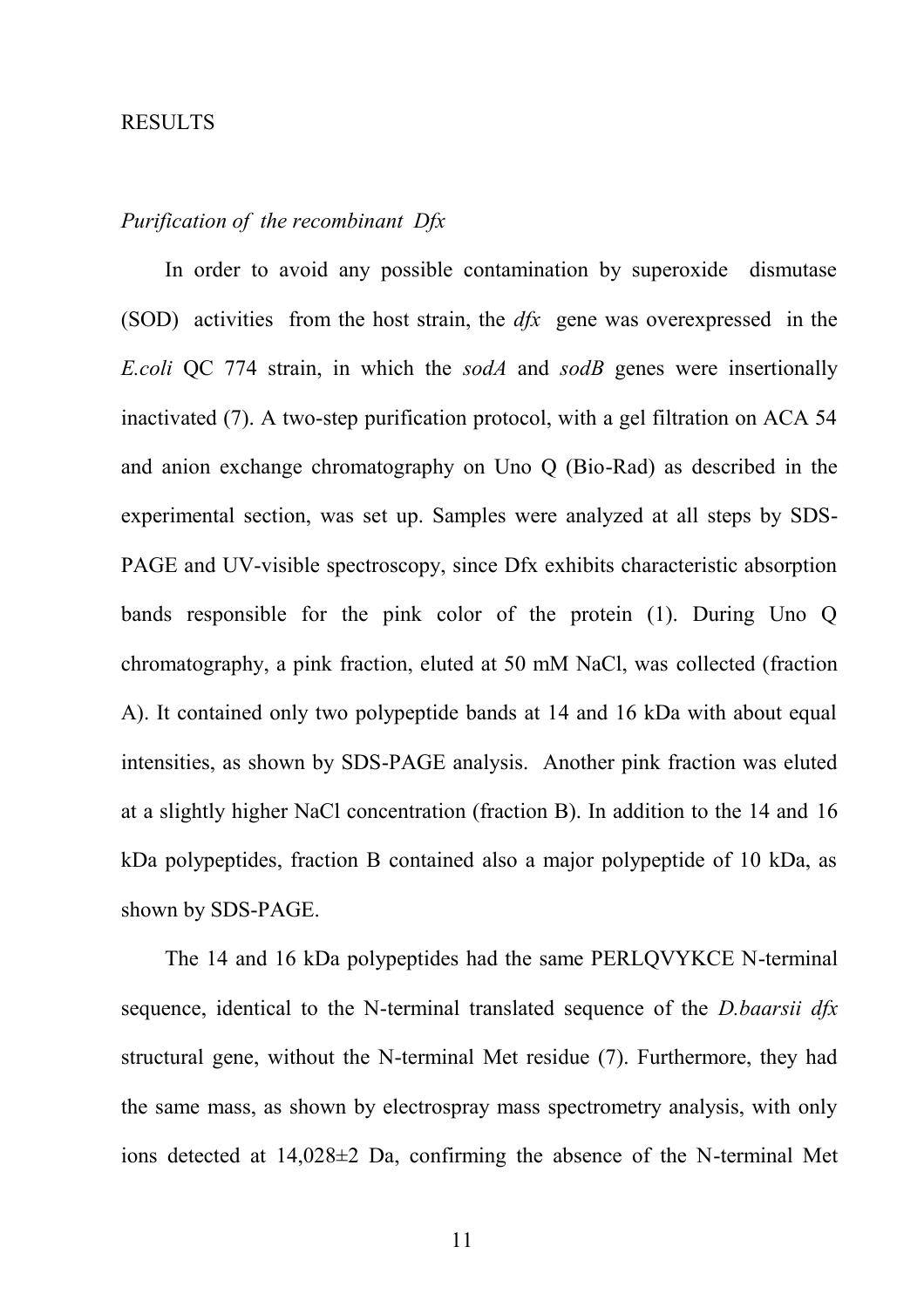residue. These data suggested that the 14 and 16 kDa bands on SDS-PAGE originated from the same Dfx polypeptide. In fact, the proportion of the two polypeptide bands was found to be correlated to the presence of the reducing agent, DTT or ß-mercaptoethanol, during electrophoresis (data not shown). From 800 mg of soluble extracts, 23 mg of pure Dfx (fraction A) were obtained.

The 10 kDa protein, present only in fraction B, exhibited the N-terminal ADAQKAADNKKPVN sequence, which is identical to the N-terminal sequence of the mature form of HdeA (14). HdeA is a highly abundant periplasmic protein of *E.coli* of unknown function (14). Fraction B appeared then not homogeneous and was not further characterized.

Finally, during Uno Q chromatography, a protein peak, eluted from the column at 90 mM NaCl, also contained the 14 and 16 kDa proteins together with other minor contaminants. However, this fraction was colorless and did not display the UV-visible spectrum characteristic of Dfx. It thus probably contained the apo form of Dfx and was thus discarded.

Gel-filtration experiments on Superdex 75 column with the native recombinant Dfx, as described in the Experimental Procedure, gave an apparent molecular mass of 27,000 Da (data not shown) showing that Dfx from *D. baarsii* is a homodimer.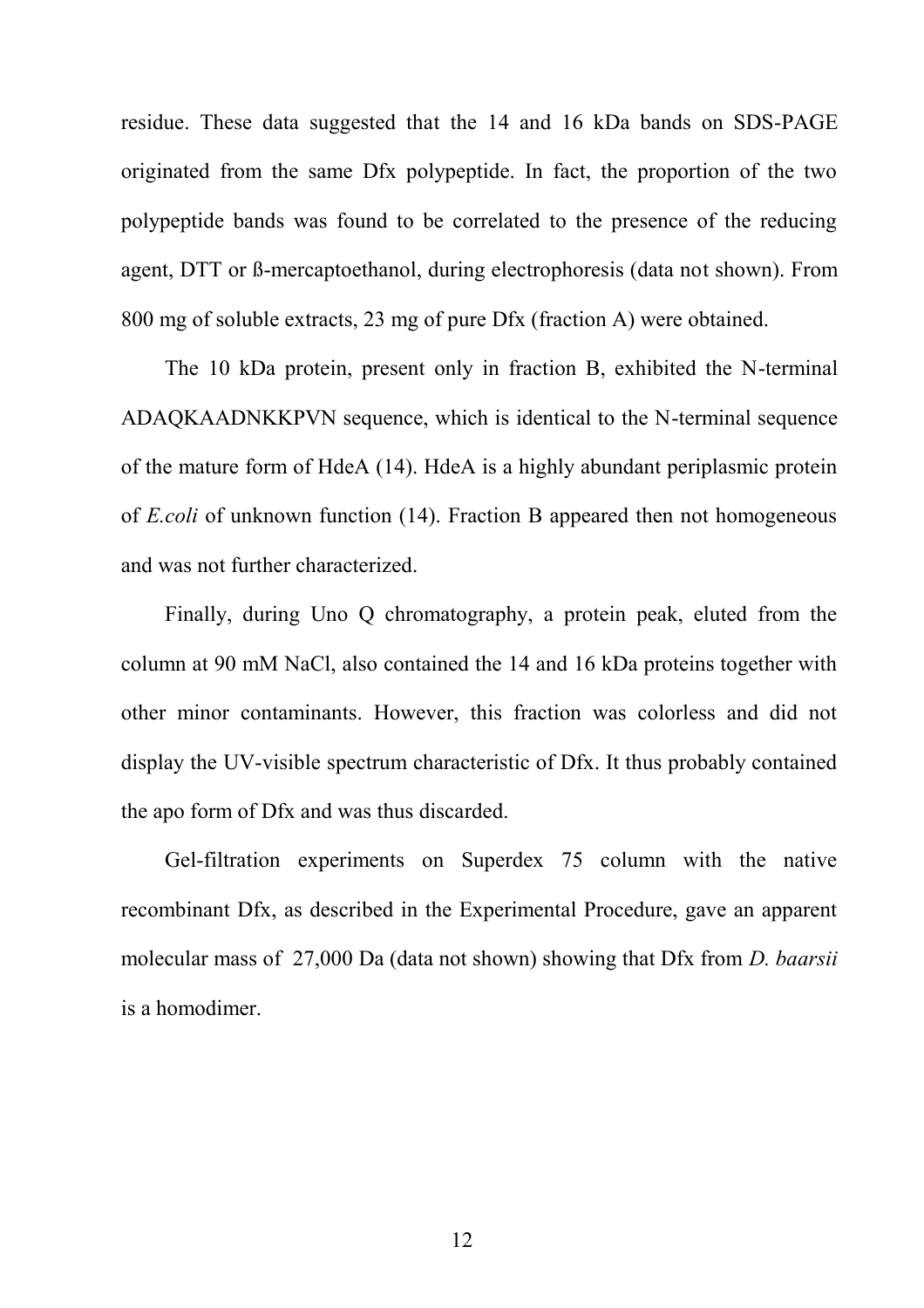#### *Iron Content/Absorption Spectra of the recombinant Dfx*

The iron content of Dfx was determined by atomic absorption spectrophotometry. A value of 1.97 Fe/polypeptide chain (14,026 Da) was found, suggesting that both center I and center II were fully metallated.

As shown in Figure 1, the UV-visible spectrum of the as-isolated Dfx exhibits absorptions at 370 and 503 nm contributed by the ferric iron from center I (1, 2). The ratio  $A_{280nm}/A_{503nm}$  was 4.5. The value of the molar extinction coefficient at 503 nm was determined to be  $4,400 \, \text{M}^{-1} \text{ cm}^{-1}$  (center I). This value was similar to the corresponding value reported for *D. desulfuricans* and *D.vulgaris* Dfx (1, 2). Figure 1 also shows the spectrum of the protein treated with an excess of potassium ferricyanide. It is characteristic of the grey form of Dfx, with absorptions contributed by the ferric irons from both centers I and II (3). In the inset, the difference spectrum provides the contribution of the oxidized center II with absorption bands centered at 644 and 330 nm (3). The value of the molar coefficient at 644 nm was found to be  $1,900 \, \text{M}^{-1} \, \text{cm}^{-1}$  (center II).

#### *Epr spectroscopy analysis*

The EPR spectrum of the protein, recorded at 4°K, displays resonances at g  $= 7.7, 5.7, 4.1$  and 1.8 (data not shown). It is similar to that reported for the pink form of Dfx from *D. desulfuricans* (1) and *D.vulgaris* (2). It is typical for a distorted FeS<sub>4</sub> center  $(S = 5/2)$ , assigned to the center I (1, 2). When the EPR spectrum was recorded at 10  $\,^{\circ}$ K, the intensity of the g = 7.7 feature decreased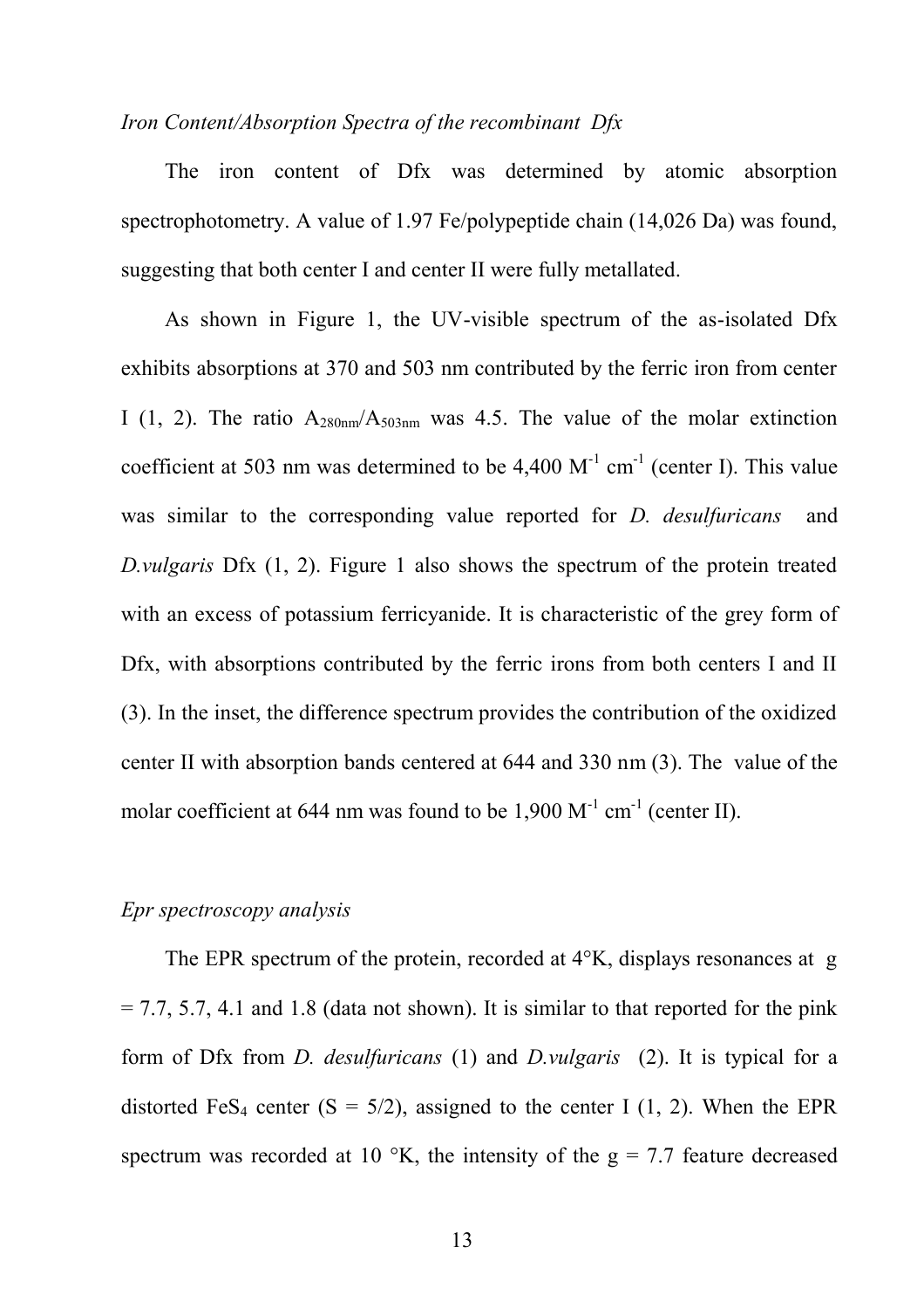while that of the  $g = 5.7$  feature increased (data not shown). This is consistent with the former being derived from the ground state and the latter from an excited state, as previously reported (1). The 4 °K EPR spectrum of the oxidized protein presents a signal at  $g = 4.3$ , in addition to the features at  $g = 7.7, 5.7,$  and 1.8 (data not shown). This spectrum is similar to that reported for the ferric form of Dfx from *D. desulfuricans* (3) and from *D.vulgaris* (2), and the signal at  $g = 4.3$ was attributed to oxidized center II  $(2, 3)$ .

#### *Dfx is not a superoxide dismutase*

The ability of Dfx to catalyze the dismutation of  $O_2$  was assayed from its inhibitory effect on the reduction of cytochrome c by superoxide, generated by the xanthine-xanthine oxidase system (12). In Fig. 2A are shown the traces of the reduction of cytochrome c in the presence of different amounts of Dfx. With up to 11 µg of Dfx, almost no inhibition of cytochrome c reduction could be observed (data not shown). However, larger amounts of Dfx resulted in a twophase kinetics. An initial lag period, corresponding to a complete inhibition of cytochrome c reduction, was now observed (Fig. 2A). Duration of the lag period was found roughly proportional to the amount of Dfx added in the test cuvette (Inset of Fig 2A). In the second phase of the reaction, formation of reduced cytochrome c appeared linear with time, but with a slope that slightly decreased with increased Dfx concentration (Fig. 2A).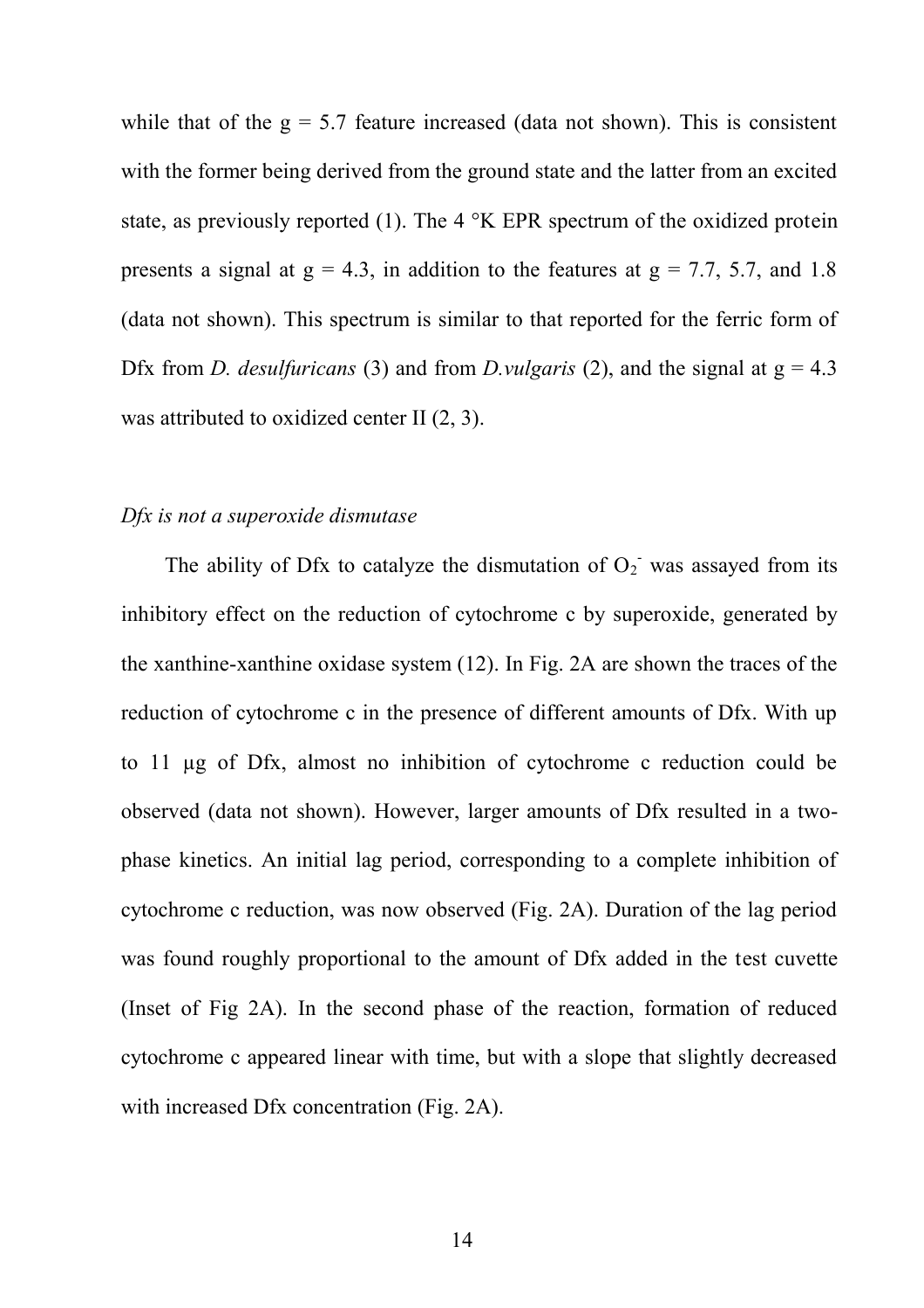When Dfx was pretreated with the superoxide-generating system (xanthinexanthine oxidase) and then assayed for inhibition of cytochrome c reduction, the lag phase could not be observed anymore (Fig. 2B). However, increased amounts of the preincubated Dfx inhibited the reduction of cytochrome c. The addition of 100 µg of preincubated Dfx resulted in 50% inhibition of cytochrome c reduction (Inset Fig. 2B), a value corresponding to a specific SOD activity for the preincubated Dfx of 20 U mg<sup>-1</sup>. A comparable value of specific SOD activity was found from the linear second phase of the kinetic of Fig. 2A (data not shown).

When a Dfx solution (39 µM in 50 mM Tris/HCl, pH 7.6) was pretreated with a 5 molar excess of  $O_2$ <sup>-</sup> (KO<sub>2</sub> dissolved in Me<sub>2</sub>SO), in the presence of 500 U/ml catalase, comparable results to Fig. 2B were obtained (data not shown).

Similar results were obtained using another assay, the so-called NBT reduction assay (13). The superoxide-dependent reduction of NBT by the xanthine-xanthine oxidase system was inhibited by large amounts of Dfx (data not shown). Kinetics of reduction were linear for at least 0.5 min and no lag time was observed in the presence of Dfx. 9 µg of Dfx induced a 50% inhibition of reduction of NBT (data not shown), a value corresponding to a specific SOD activity of 25 U mg<sup>-1</sup> in the cytochrome c assay. Preincubation of a concentrated Dfx solution with the xanthine-xanthine oxidase system (as reported in Fig. 2B) before the assay, gave a comparable value of the specific SOD activity (data not shown).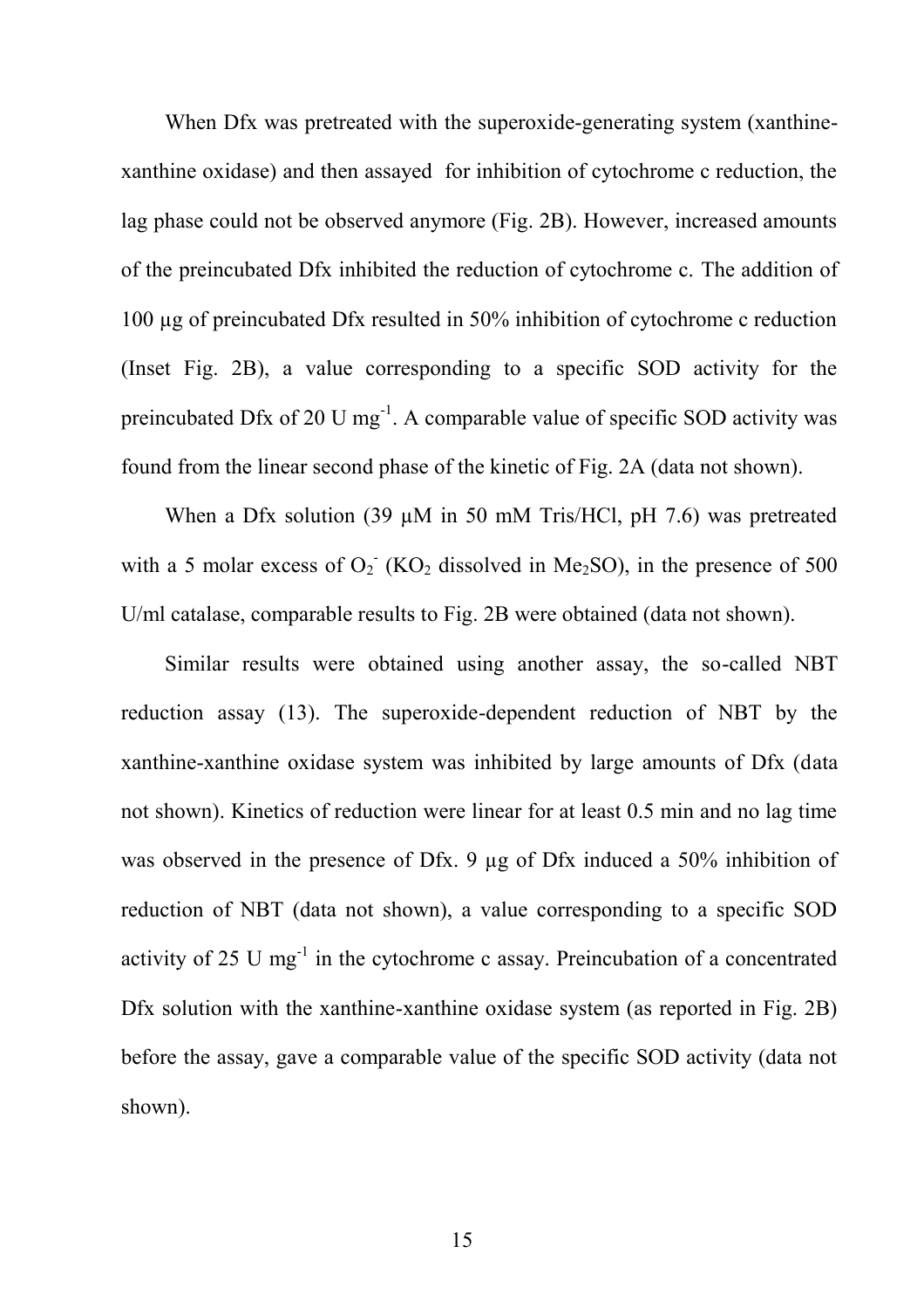#### *Superoxide oxidizes efficiently Dfx center II*

The results from the cytochrome c and NBT assays suggested that Dfx did not exhibit a significant superoxide dismutase activity. However, the observation, in the cytochrome c assay, of a lag period proportional to the amount of added Dfx (Fig. 2A) suggested that, during this period,  $O_2$  reacted with Dfx rather than with cytochrome c. As shown in Fig. 3A, incubation of Dfx with the  $O_2$ <sup>-</sup> generating system (xanthine-xanthine oxidase plus catalase) induced an increase of the protein absorbance in the 600-700 nm range. Difference spectra clearly showed a specific oxidation of center II, with the appearance of the band centered at 644 nm (Inset Fig. 3A). Under these conditions, after 10 minutes incubation, the oxidation of center II was complete. Longer incubation time did not further modify the spectrum of the fully oxidized Dfx (data not shown). The same results were obtained in the absence of catalase (data not shown).

Fig. 3B shows the effect of successive additions of stochiometric amounts of  $O_2$ <sup>-</sup> (KO<sub>2</sub> dissolved in Me<sub>2</sub>SO) on the visible spectrum of Dfx, in the presence of catalase. Spectra changes occurred during the mixing time. A 4-fold molar excess of  $O_2$  induced a complete and selective oxidation of center II, as shown by the increase of the band at 644 nm (Inset Fig. 3B). Addition of an equivalent amount of Me<sub>2</sub>SO without  $KO<sub>2</sub>$  had no effect on the visible spectrum of Dfx (data not shown). Comparable results were obtained in the absence of catalase (data not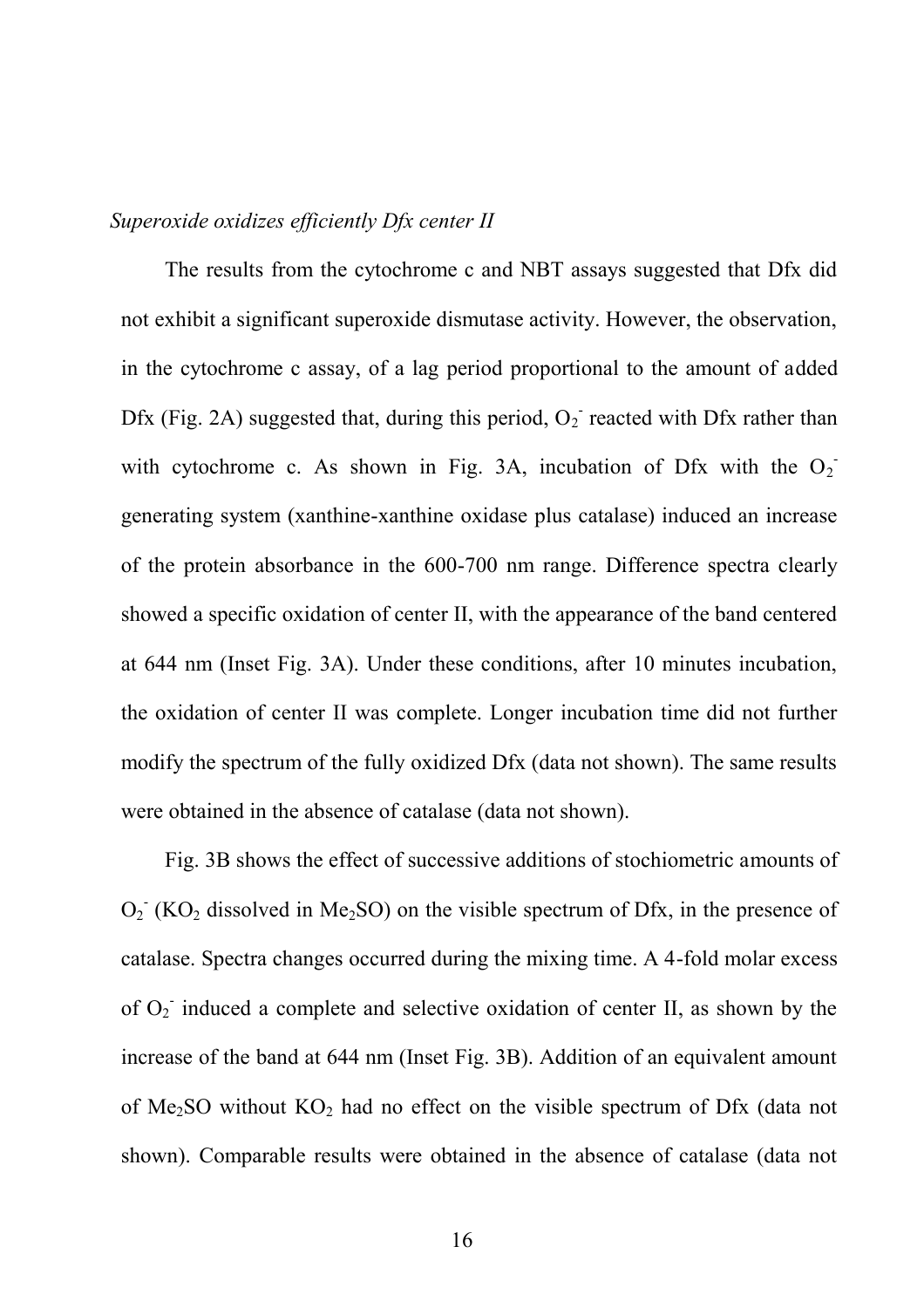shown). Addition of a molar excess of sodium ascorbate to the  $O_2$  fully oxidized Dfx restored the original visible spectrum of Dfx (data not shown).

The fact that center II was oxidized by  $O_2$  has been further confirmed by EPR spectroscopy. The EPR spectrum recorded at 4 °K of a 300 µM Dfx solution in 50 mM Tris/HCl, pH 7.6 treated with a 5-fold excess of  $O_2$ , as previously described, was similar to that of Dfx oxidized with potassium ferricyanide, with g values at 7.7, 5.7, 1.8 and 4.3 (data not shown).

## *Kinetic parameters associated with oxidation of center II by*  $O_2$ *<sup>-</sup>*

In order to estimate the rate constant for the oxidation of center II by  $O_2$ , we have used a methodology which has been developed in the case of several dehydratases, such as aconitase and fumarase A, which are known to react with  $O_2$ <sup>-</sup> very rapidly (15, 16, 17).

The kinetics of the oxidation of center II by  $O_2$  was followed spectrophotometricaly at 644 nm, in the absence or in the presence of different amounts of CuZn- or Fe-SOD.  $O_2$  was generated by the xanthine-xanthine oxidase system. As shown in Fig. 4A and 4B, in the absence of SOD, oxidation of center II by  $O_2$  was linear with time during the first 2 min and was complete after about 5 min reaction. From these data, the initial rate of oxidation of center II was calculated to be 4.2 nmol/min. Considering that under these conditions the production of  $O_2$  by the xanthine-xanthine oxidase system can be estimated at 4.3 nmol  $O_2$ <sup>-</sup>/min (measured as the SOD inhibitable reduction of cytochrome c,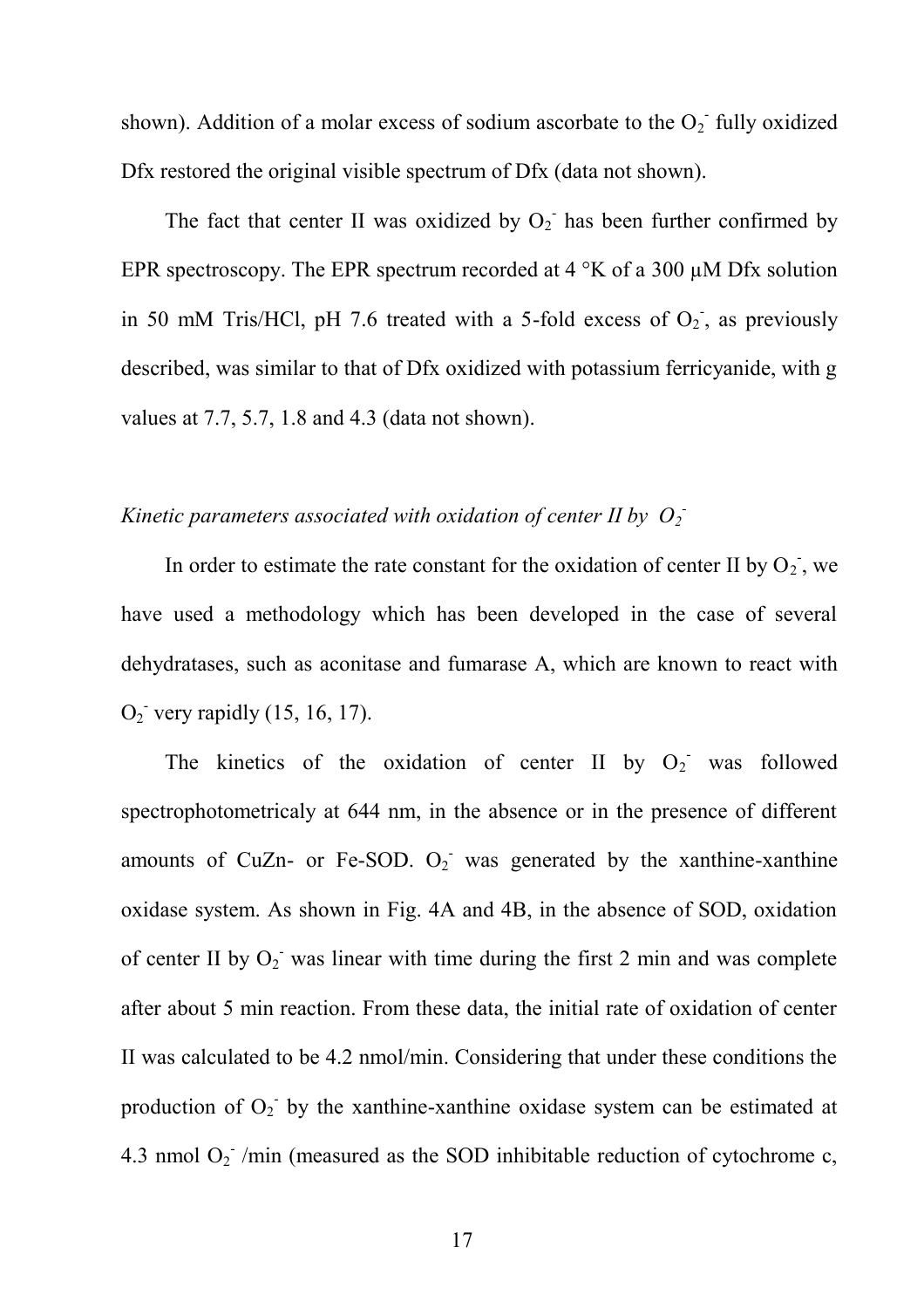as reported in (17)), it was suggested that under these conditions, almost all the enzymatically produced  $O_2$  was used to oxidize center II. The spontaneous dismutation of  $O_2$  would be therefore relatively insignificant, in agreement with an efficient trapping of  $O_2$ <sup>-</sup> by Dfx.

In the presence of high amounts of CuZn-SOD (Fig. 4A) or Fe-SOD (Fig. 4B) the rate of oxidation of center II was strongly decreased. Under these conditions, the rate of reaction of  $O_2$  with Dfx can be described by Eq. 1:

$$
v_{ox} = k_{Dfx} [\text{Dfx}][\text{O}_2] \quad (\text{Eq. 1})
$$

where  $v_{OX}$  and  $k_{Dfx}$  are the rate and the second order rate constant of oxidation of Dfx by  $O_2$ , respectively. From the data of Fig. 4, the value for  $k_{Dfx}$  can be determined as follows. During the early phase of the reaction :

$$
\frac{d\left[\mathbf{Q}_{\text{XO}}\right]}{dt} - \frac{d\left[\mathbf{Q}_{\text{Ofx}}\right]}{dt} - \frac{d\left[\mathbf{Q}_{\text{SOD}}\right]}{dt} = 0
$$
 (Eq. 2)

where *d*  $[O_2(x_0)]$ *dt* is the rate of synthesis of  $O_2$  by the xanthine-xanthine oxidase system,  $d$   $[O_2]_{(Dfx)}$ /*dt*, the rate of disappearance of  $O_2$ <sup>-</sup> due to the reaction with Dfx and  $d$   $[O_2$ <sub>(SOD)</sub> $/dt$ , the rate of disappearance of  $O_2$ <sup>-</sup> due to the reaction with SOD. No term of spontaneous decomposition of  $O_2$  is included in Eq. 2 since it would be negligible, as mentioned above. Rate equations for the production of  $O_2$ <sup>-</sup> by the xanthine-xanthine oxidase system (XO) and reaction of  $O_2$  with Dfx and SOD are :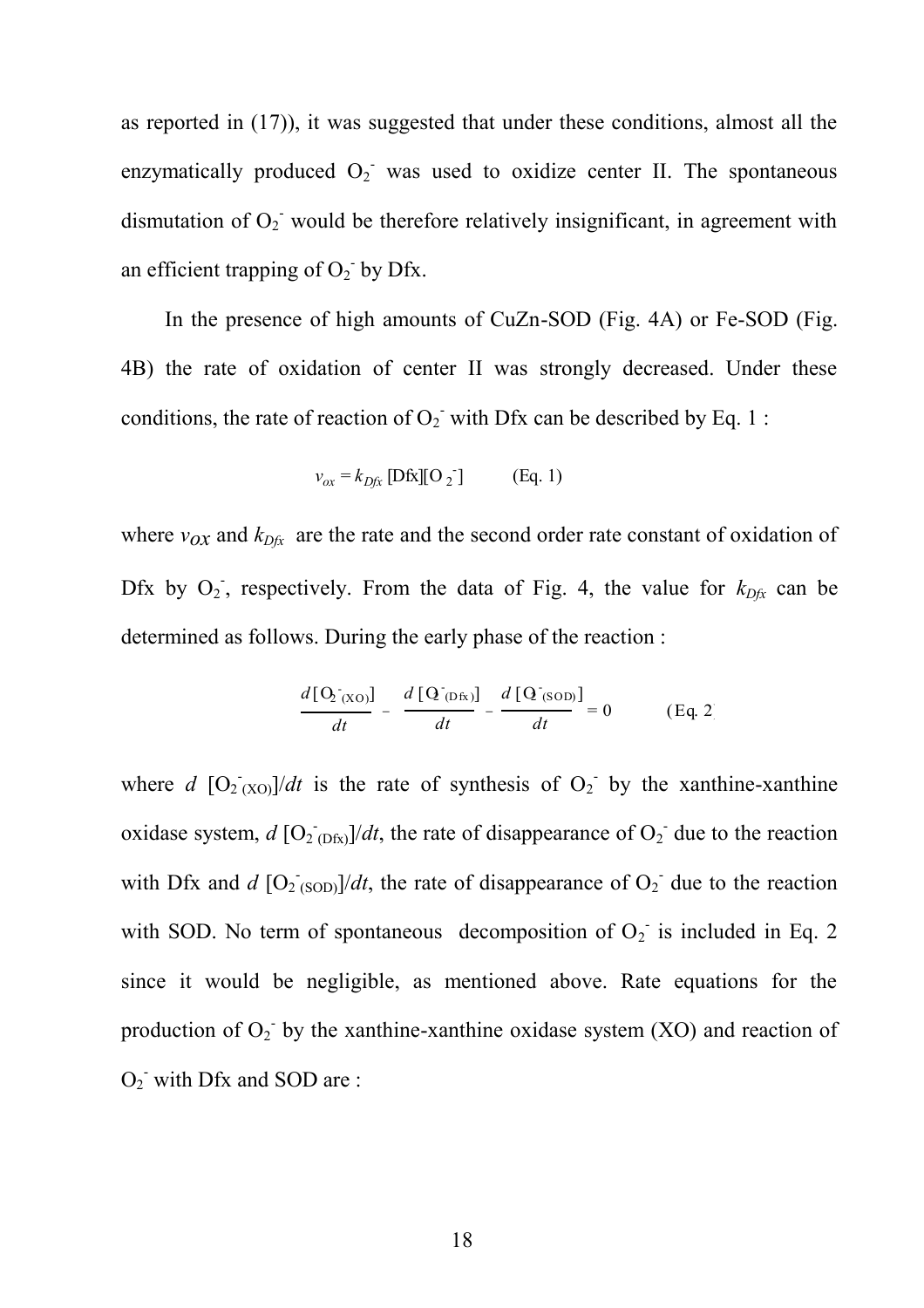$$
\frac{d\left[O_{2}\left(XO\right)\right]}{dt} = k_{xo}\left[XO\right] \qquad (Eq. 3)
$$
\n
$$
\frac{d\left[O_{2}\left(O_{2}\right)\right]}{dt} = k_{D\hat{K}}\left[Dfx\right]\left[O_{2}\right] \qquad (Eq. 4)
$$
\n
$$
\frac{d\left[O_{2}\left(SOD\right)\right]}{dt} = k_{SOD}\left[SOD\right]\left[O_{2}\right] \qquad (Eq. 5)
$$

Combining Eq. 2 and the expressions of Eq. 3, 4 and 5 would give the following expression for the steady-state concentration of  $O_2$  in the presence of Dfx and SOD :

$$
[O_2] = \frac{k_{xo} [XO]}{k_{Dfx} [Dfx] + k_{SOD} [SOD]}
$$
 (Eq. 6)

Eq. 1 and 6 could be combined to give Eq. 7 :

$$
v_{ox} = k_{Dfx} [\text{Dfx}] \frac{k_{xo} [\text{XO}]}{k_{Dfx} [\text{Dfx}] + k_{SOD} [\text{SOD}]}
$$
  

$$
\frac{1}{v_{ox}} = \frac{1}{k_{xo} [\text{XO}]} + \frac{k_{SOD}}{k_{xo} [\text{XO}] k_{Dfx} [\text{Dfx}]} [\text{SOD}] \quad (\text{Eq.7})
$$

Insets of Figures 4A and 4B showed a linear plot of the reciprocal of the initial rate of oxidation of center II  $(v_{ox})$  versus CuZn- and Fe-SOD concentration respectively, according to Eq. 7. Under these conditions, when the initial rate of the oxidation of center II is decreased by 50% due to the competition of SOD for  $O_2$ , Eq. 4 and 5 can be rearranged to give:

$$
k_{SOD} \text{ [SOD]} = k_{Dfx} \text{ [Dfx]} \qquad \text{(Eq.8)}
$$

The concentration of CuZn- and Fe-SOD which decrease by 50% the rate of oxidation of center II were then graphically determined from the insets of Fig. 4A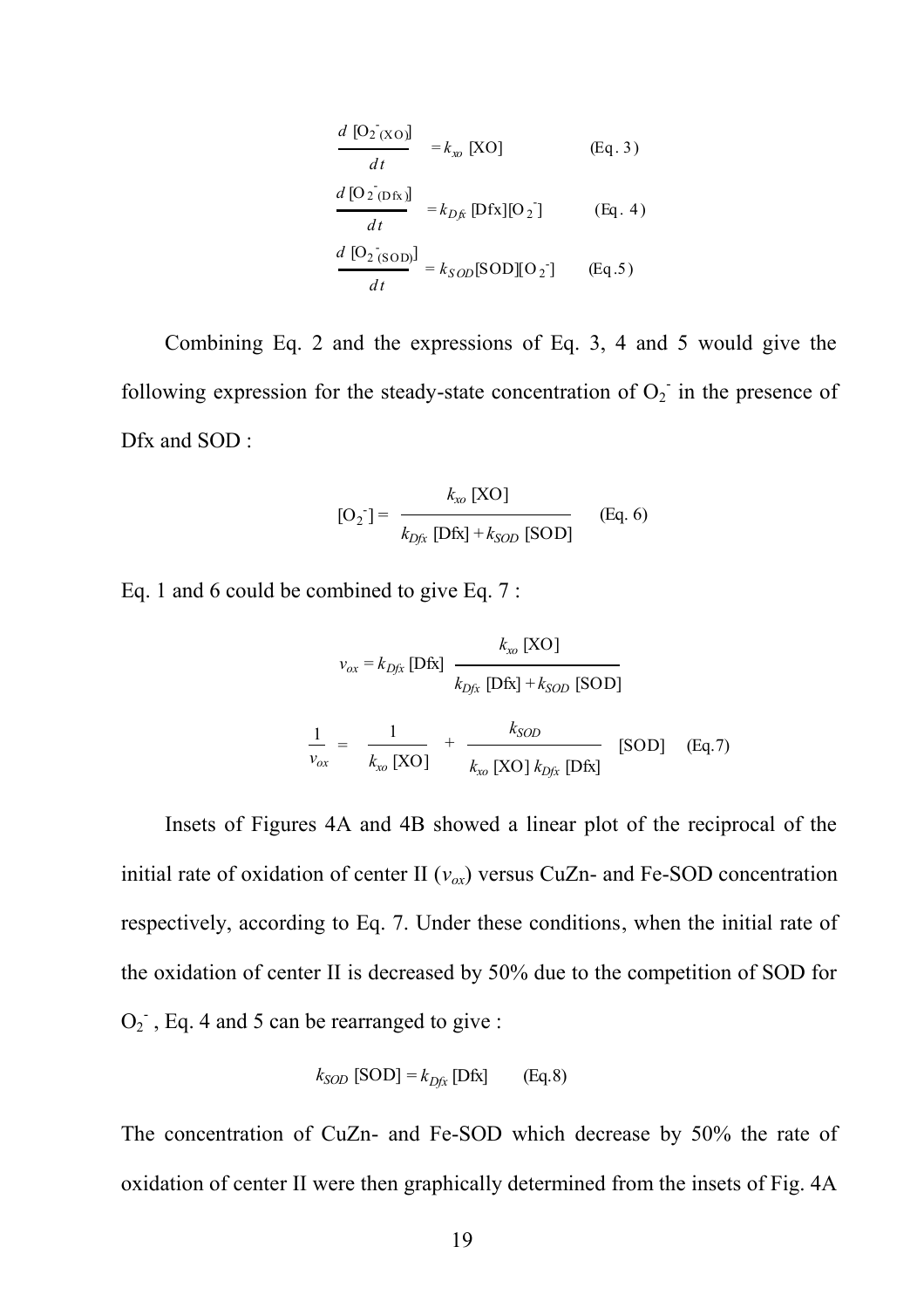and 4B. Values of 6.5 and 38.5 µM of CuZn- and Fe-SOD respectively were found. Taking into account the known second order rate constant of the reaction of  $O_2$  with CuZn-SOD and with Fe-SOD at low  $[O_2]$ , 2  $10^9$  M<sup>-1</sup> s<sup>-1</sup> (18, 19) and 3.25  $10^8$  M<sup>-1</sup> s<sup>-1</sup> (19) respectively, the second order rate constant of the oxidation of center II by  $O_2$  can be now calculated using Eq. 8. Values of 6.8  $10^8$  M<sup>-1</sup> s<sup>-1</sup> and 6.5  $10^8$  M<sup>-1</sup> s<sup>-1</sup> in the experiments using CuZn- and Fe-SOD respectively were obtained.

#### *Center II of Dfx is slowly oxidized by H20<sup>2</sup>*

The experiments presented above have been set up in the presence of catalase in order to eliminate a possible effect of  $H_2O_2$ , the superoxide reduction and dismutation product. The ability of  $H_2O_2$  to react with Dfx and to oxidize center II was nevertheless tested spectrophotometrically. When 100 µM of Dfx, in 50 mM Tris/HCl, pH 7.6, was incubated with 1 mM  $H_2O_2$ , the UV-visible spectrum exhibited an increase of the absorbance in the 600-700 nm range, during the first 5 min reaction (data not shown). Difference spectra clearly showed a complete oxidation of center II, with appearance of the band centered at 644 nm (data not shown). In a presence of 500 U/ml of catalase, no modification of the UV-visible spectrum could be observed (data not shown). The kinetic of the oxidation of center II (100 µM Dfx, in 50 mM Tris/HCl, pH 7.6) by 0.8, 1, 1.5 or 2 mM  $H_2O_2$  was followed spectrophotometrically at 644 nm, at 25 °C. In all cases, oxidation of center II was found to follow a pseudo first order kinetic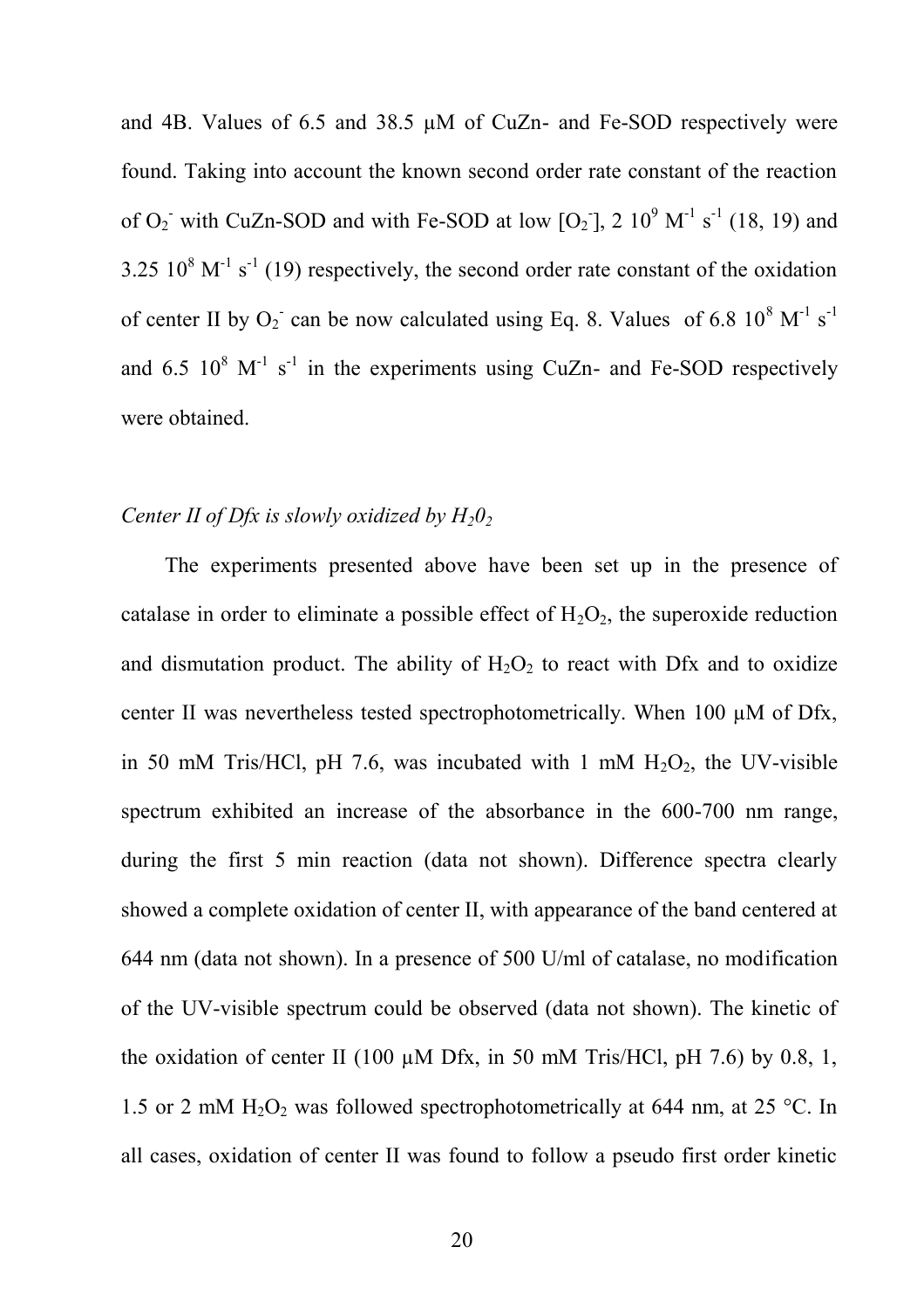(data not shown). A value of the second order rate constant of oxidation of center II by  $H_2O_2$  of 45 M<sup>-1</sup> s<sup>-1</sup> was determined. This is almost negligible compared to the value of the rate constant of oxidation of center II by  $O_2$ <sup>-</sup> (see above).

#### *Reduction of center II by cell extracts*

The results presented above have shown that the reduced form of center II of D. baarsii Dfx can transfer one electron to  $O_2$ <sup>-</sup> very efficiently. In order to provide evidence that such a reaction could be catalytic within the cell, we have examined the capability of *E.coli* cell extracts to reduce the oxidized form of center II, which then could be involved in a new reaction cycle with  $O_2$ .

The fully oxidized form of Dfx was incubated anaerobically with catalytic amounts of cytosolic or membrane cell extracts, in the presence of NADH or NADPH as electron donors (Table I). Time-dependent reduction of Dfx was followed spectrophotometrically, using a diode-array spectrophotometer (data not shown). Both cytosolic and membrane cell fractions were found to catalyze electron transfer to the center II of Dfx. Complete reduction of center II was observed in the presence of NADH and membrane fractions or in the presence of NADPH and cytosolic fractions (data not shown). In all cases, no evidence for reduction of center I was observed during the time course of the reduction of center II (data not shown). However, longer incubation of Dfx with NADH and membrane fractions or NADPH and cytosolic fractions led to complete reduction of center I, giving the fully reduced form of Dfx (data not shown).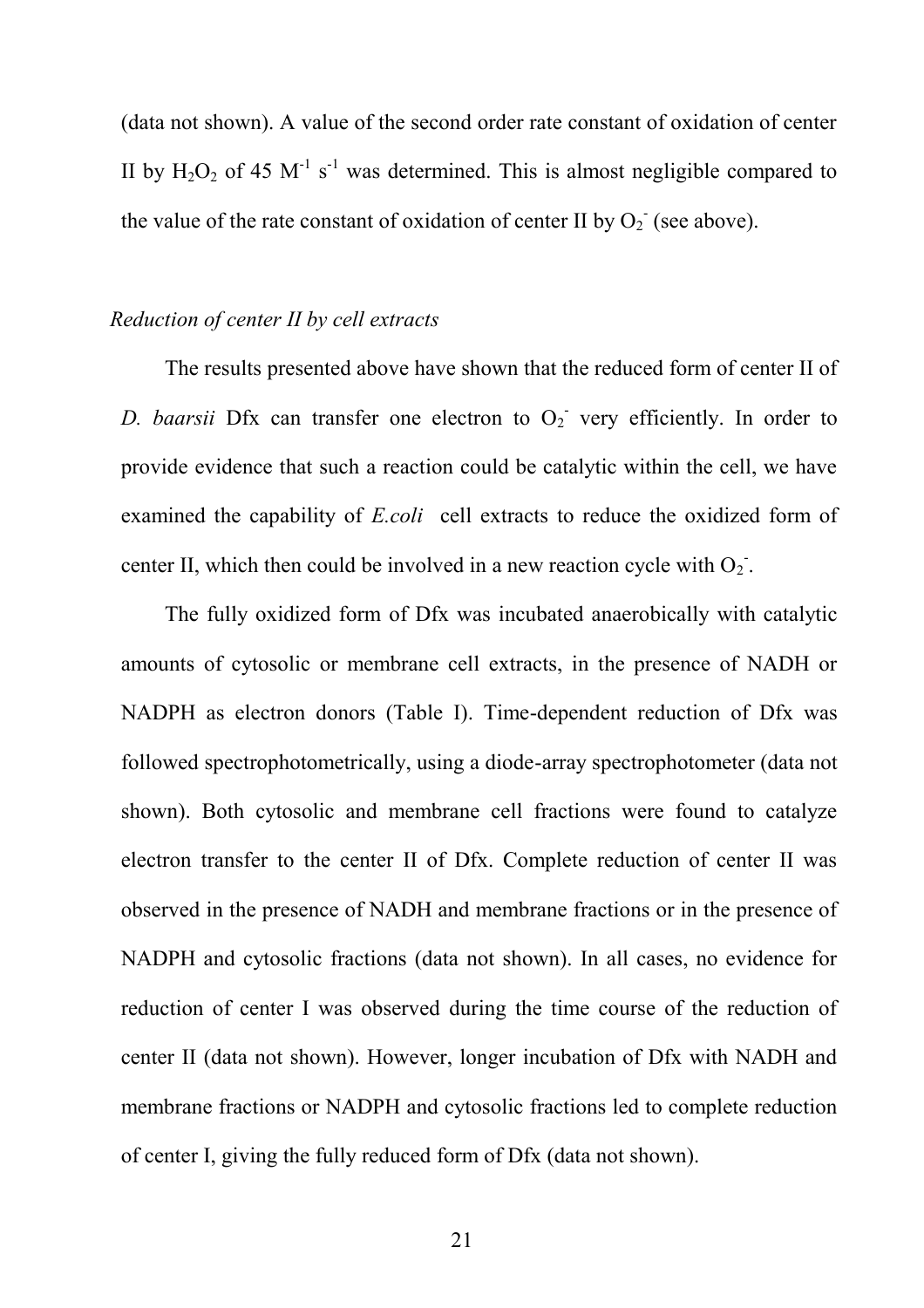As illustrated in Table I, the rate of reduction of center II depended both on the electron donor and the cell fraction. NADH and the membrane fraction or NADPH and the cytosolic fraction gave the higher rate of reduction of center II, with specific activities values of 90 and 120 nmol of center II reduced /min/ mg of extract, respectively. On the other hand, NADH and the cytosolic fraction were poorly active with a specific activity value of 20 nmol/min/mg. NADPH and the membrane fraction were also found to reduce center II but with a low specific activity of 20 nmol/min/mg. Taking into account that no NADPH dependent reductase should be associated with the membrane fraction in *E.coli*, this residual NADPH dependent reductase activity could originate from cytosolic contaminant proteins.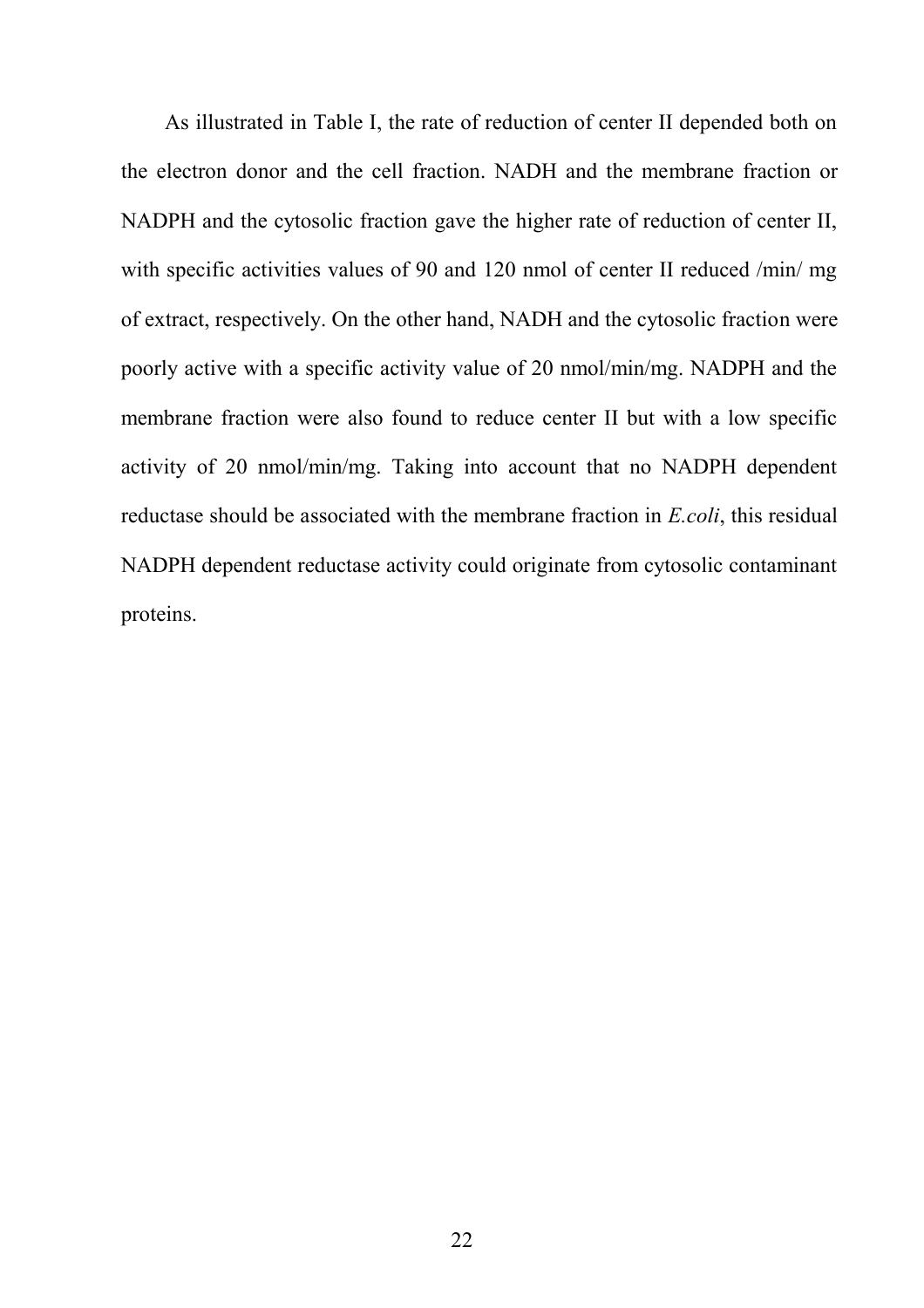#### DISCUSSION

In order to identify the mechanism by which Dfx from *D.baarsii* could protect a SOD-deficient *E.coli* strain from a superoxide stress, we have investigated the reactivity of Dfx with regard to the superoxide anion.

Our results show that Dfx exhibits a very weak SOD activity (20 U/mg), representing about 0.3 % of the specific activity of a CuZn- or Fe-SOD, assayed under comparable conditions. During this work, a comparable low SOD activity of Dfx from *D. desulfuricans* has also been reported (20). The finding that Dfx did not efficiently catalyze the dismutation of  $O_2$  is not surprising, since no sequence similarity was found between Dfx and any class of SOD characterized so far (7). Furthermore, no SOD activity could be detected in extracts of SOD deficient *E.coli* strain overproducing Dfx (7, 8).

Whether this low SOD activity could nevertheless account for the functional complementation of the SOD deficient *E.coli* strain when Dfx is expressed within the cell is questionable. Recent results from Gort and Imlay showed that *E.coli* can tolerate only small decreases in SOD content (21) and *E.coli* constitutively synthesizes just enough SOD (Fe-SOD) for protection from endogenous  $O_2$ . One can estimate that, under the overexpression conditions used during the complementation experiments (7), Dfx represents no more than 5% of the total soluble proteins, corresponding to less than  $1 \text{ U mg}^{-1}$  of SOD activity. Such an

23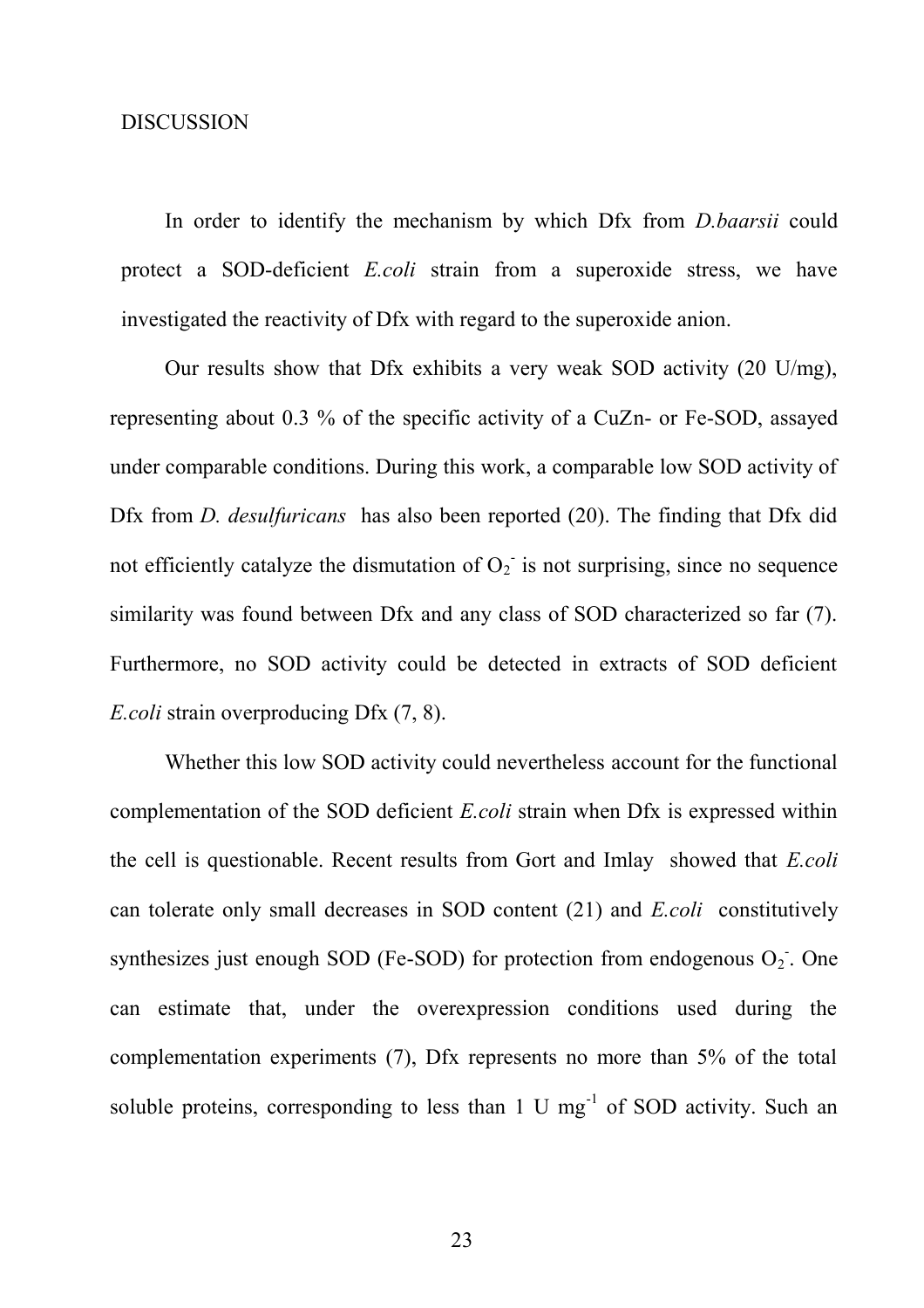amount of SOD activity is certainly too low to protect the cell from endogenous  $O_2$ <sup>-</sup> (21), thus suggesting another mechanism for the antioxidant properties of Dfx.

Indeed, our results suggest that Dfx could eliminate  $O_2$  by a different reaction and indicate that the reduced form of center II of Dfx has the potential to reduce  $O_2$  very efficiently. First, the reduced form of Dfx center II was completely oxidized to the ferric form in the presence of  $O_2$ , as shown by UVvisible and EPR spectroscopy experiments. Second, the reaction was a very fast process: the cytochrome c reduction test showed that  $O_2$  reacted with reduced Dfx much faster than with cytochrome c (cytochrome  $c_{ox} + O_2^- \rightarrow$  cytochrome  $c_{\text{red}} + O_2$ ,  $k = 2.6 \ 10^5 \ \text{M}^{-1} \ \text{s}^{-1}(22)$ ); only a 4-fold molar excess of KO<sub>2</sub> was required for complete oxidation of center II (taking into account that the spontaneous dismutation of  $O_2$  is a very fast process,  $HO_2 + O_2 \rightarrow H_2O_2 + O_2$  *k*  $= 8 \times 10^7 \text{ M}^{-1} \text{ s}^{-1}$  at neutral pH (23), reaction of Dfx with O<sub>2</sub> has to be as fast or faster); large amounts of CuZn- or Fe-SOD were necessary to inhibit the oxidation of Dfx center II by  $O_2$ , allowing to calculate a value for the rate constant of the oxidation of center II by  $O_2$  of 6-7  $10^8$  M<sup>-1</sup> s<sup>-1</sup>. This value is comparable to the value of the rate constant determined for SOD ( $2 \ 10^9 \ M^{-1} \ s^{-1}$ for CuZn-SOD,  $3.25 \, 10^8 \, \text{M}^{-1} \, \text{s}^{-1}$  for Fe-SOD). Third, oxidation of center II appeared to be specific for  $O_2$ .  $O_2$  does not oxidize the reduced form of center II, and the rate of oxidation by  $H_2O_2$  was found to be negligible compared to the rate of oxidation by  $O_2$ .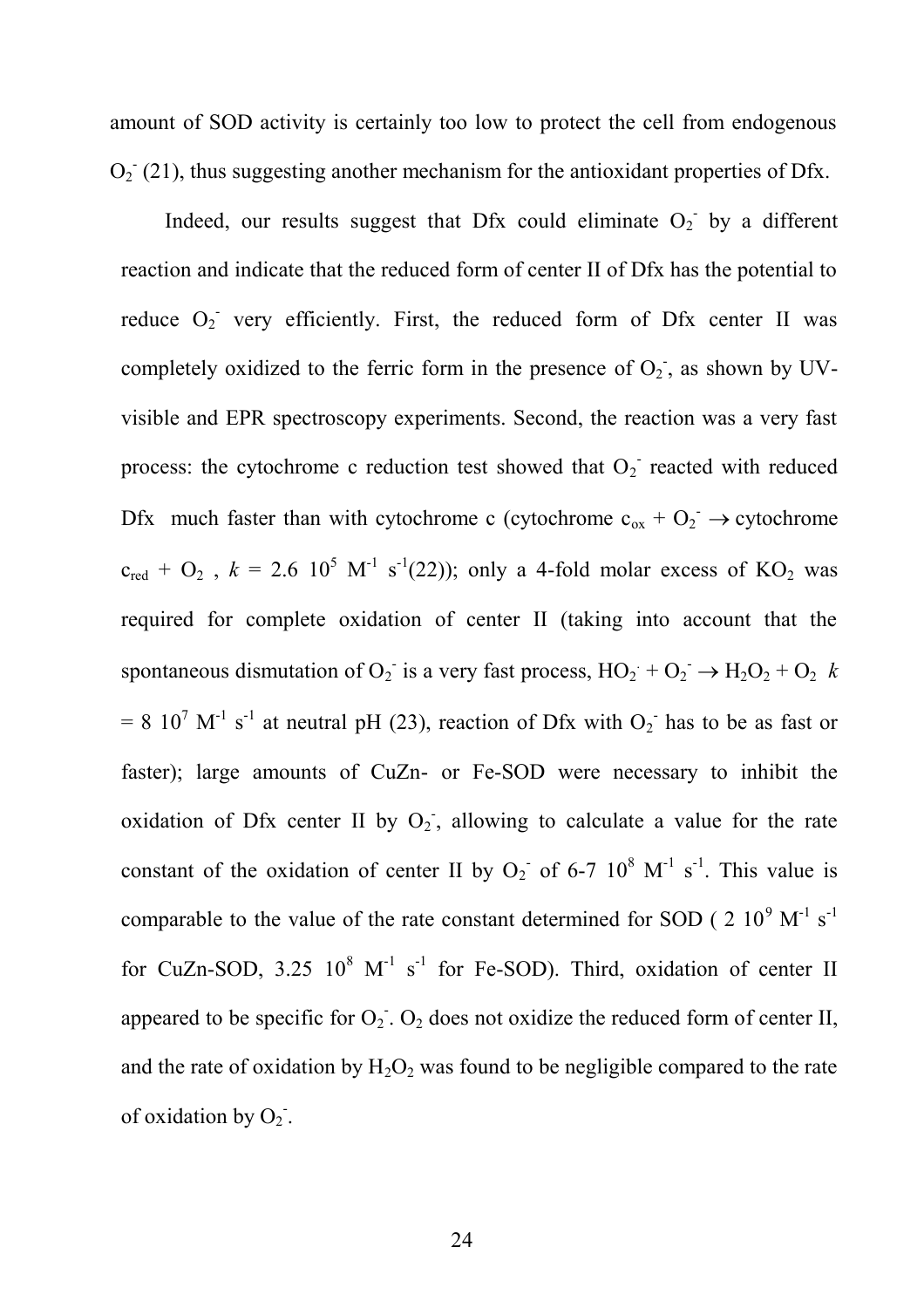The large rate of reduction of  $O_2$  by center II and the specificity for  $O_2$ strongly support the idea that this reaction occurs within the cell and could be physiologically relevant.

Whether oxidation of center II by  $O_2$  could be catalytic within the cell depends on the presence of a cellular system able to reduce the oxidized center II for a new reduction cycle with  $O_2$ . We have found that both the cytosolic and membrane fractions of *E.coli* contained NAD(P)H reductase activities which may fulfill this function. As expected, the membrane reductase(s) were found to be NADH-dependent and the cytosolic reductase(s) were found to be rather NADPH-specific. The values of the specific activities of reduction of center II (Table I) are in the range of specific activities reported in crude extracts for many enzymatic systems in *E.coli*, in agreement with a possible *in vivo* catalytic reduction of center II.

Altogether, these data strongly support a superoxide reductase activity for *D.baarsii* Dfx, as previously hypothesized by Liochev and Fridovich (8), which could account for the functional complementation of the SOD-deficient mutant of *E.coli* strain. Efforts to purify the putative *E.coli* NAD(P)H-dependent Dfx reductases are currently under way and would allow to determine the global kinetic parameters for the reduction of superoxide catalyzed by Dfx.

On the other hand, no obvious function could be assigned to Dfx center I yet. The hypothesis that center I could act as an electron relay between cellular reductases and center II was attractive but is not clearly supported by our results.

25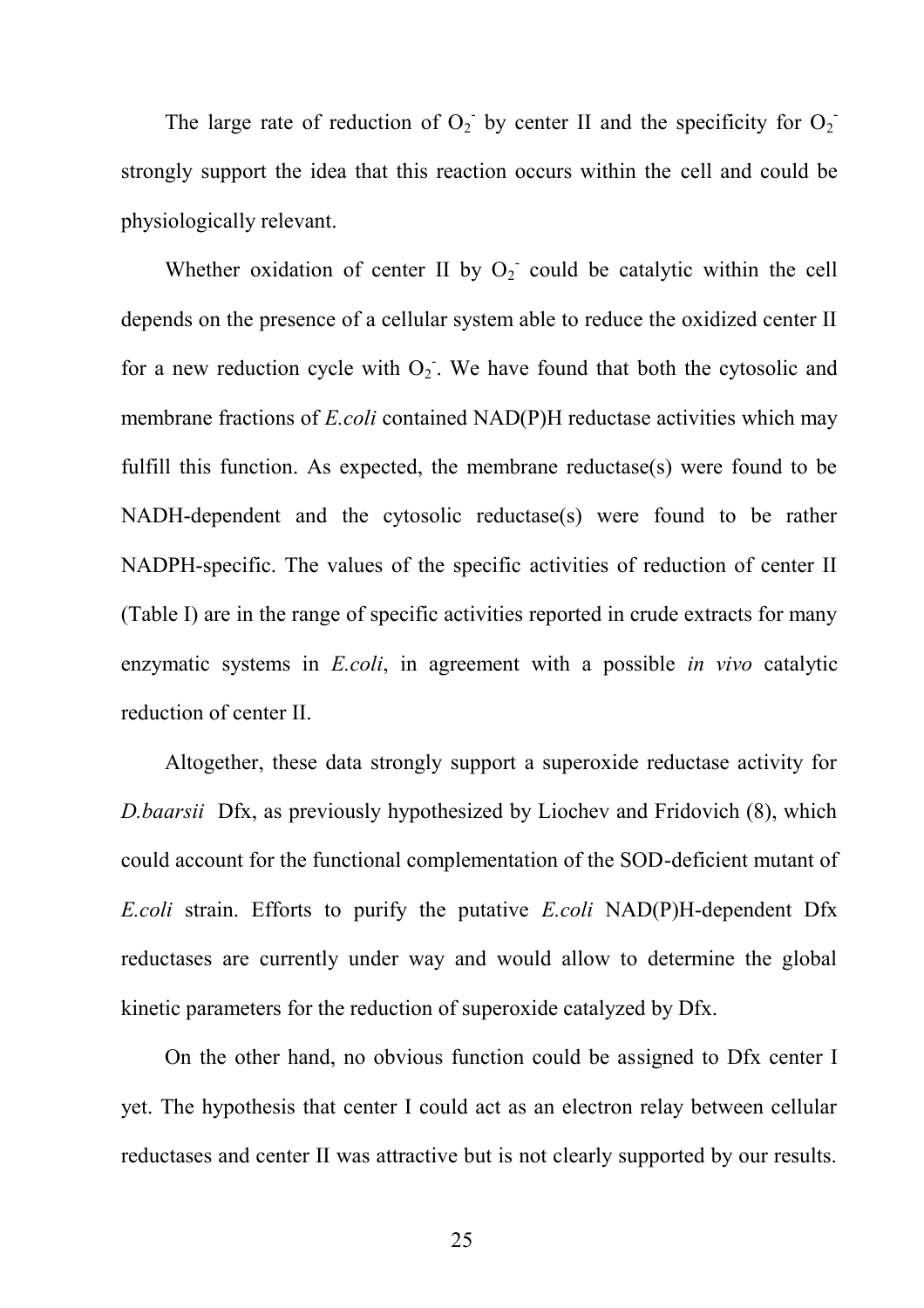*E.coli* extracts did not seem to reduce efficiently Dfx center I in the presence of NAD(P)H as electron donors. In addition, the three dimensional structure of *D.desulfuricans* Dfx indicates a distance of 20 Å between center I and II (4), which hardly supports possible electronic interactions between the 2 redox centers. Further investigations are needed to understand the function of center I in Dfx.

Recently, it has been shown that deletion of *dfx* gene increases the oxygen sensitivity of *D.vulgaris* when exposed transitory to microaerophilic conditions (9). Since *dfx* deletion does not affect growth of *D.vulgaris* under anaerobic conditions, it was proposed that the main physiological function of Dfx is that of an antioxidant protein in *Desulfovibrio* spp. (9). This is in line with the functional complementation by Dfx of *sodA sodB* mutant in *E.coli* (7) and we propose that Dfx could protect cell against oxidative stress by the same mechanism in both *E.coli* and in sulfate-reducing bacteria. What could be then the advantage for a cell to have a mechanism of elimination of superoxide by reduction rather than by catalyzing its dismutation with a SOD enzyme ? That Dfx is the survivor of an ancestral system of  $O_2$  elimination could be considered, but we would favor a more specific function of Dfx, taking into account the particular redox status in sulfate-reducing bacteria.

Anaerobic bacteria, and in particular sulfate-reducing bacteria, are usually known to be highly sensitive to exposure to air, during which a whole array of enzymes and proteins can be totally inactivated (24). Furthermore, sulfate-

26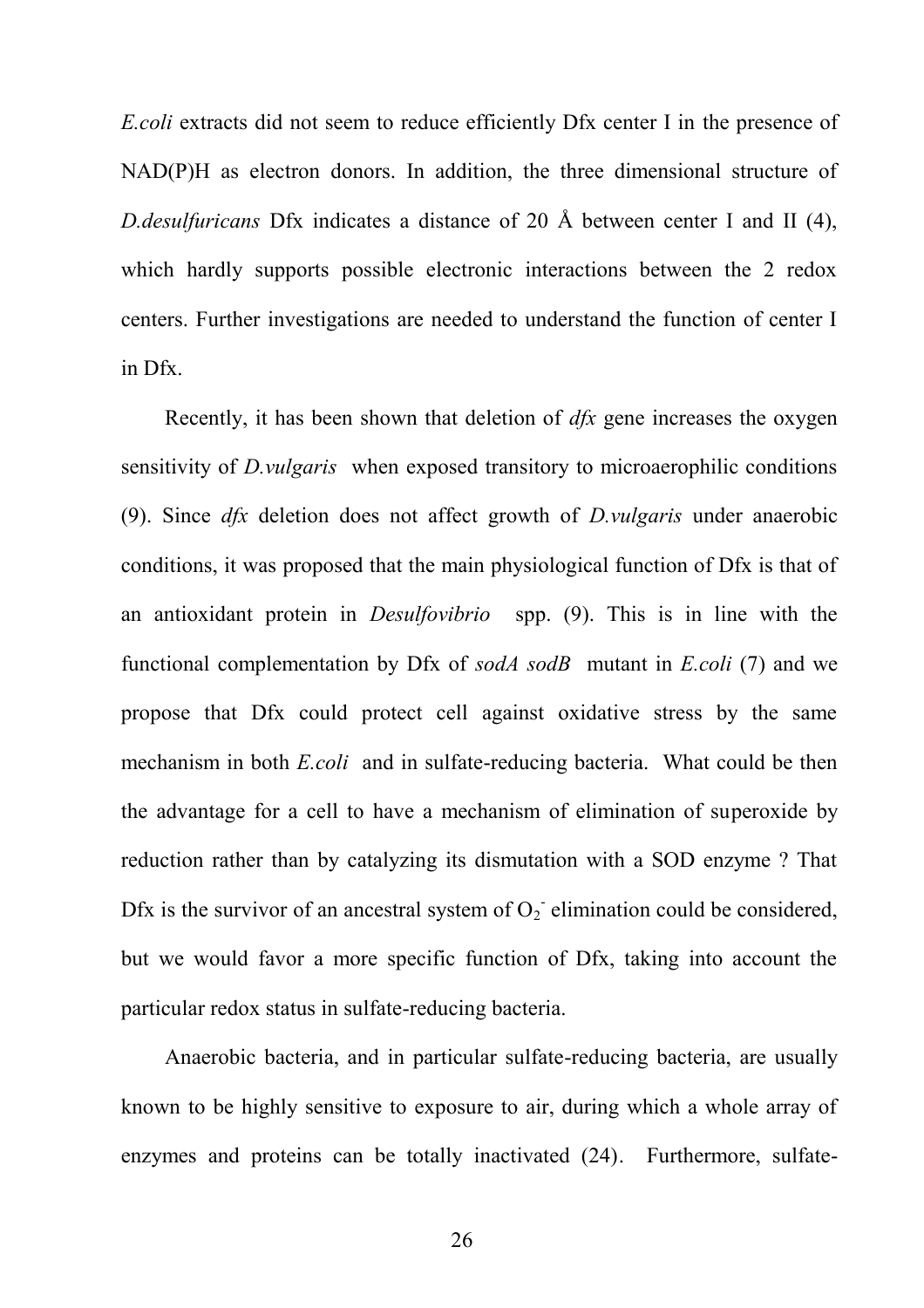reducing bacteria are fully crowded with strongly auto-oxidizable redox proteins, such as redox carriers (ferredoxin, cytochromes, rubredoxin, desulforedoxin, flavodoxin) or enzymes, like hydrogenases (24). Upon exposure to  $O_2$ , these proteins are prone to release their electrons, thus inducing a strong superoxide stress (25). Such a process is probably less important in aerobic cells, which have evolved by integrating the electron transport proteins into the membrane in order to minimize such auto-oxidation reactions (22). SOD and catalase have been found in a few sulfate-reducing bacteria (25, 26) and could well account for the good aerotolerance which has been reported in these species (26, 27). However, the presence of Dfx in these bacteria may provide an additional advantage. It is tempting to suggest that Dfx by shuttling the electrons from the auto-oxidizable redox proteins to superoxide preferentially, in a single reaction, could eliminate both superoxide and the source of its production. Another advantage would be that oxidation of redox carriers by Dfx stops as soon as the superoxide stress is over, restoring anaerobic function, without further loss of reducing equivalents. Finally, such a reaction allows these anaerobic bacteria to shut off transitory superoxide production from those redox carriers with no need for sophisticated regulatory systems, such as those found in facultative anaerobes.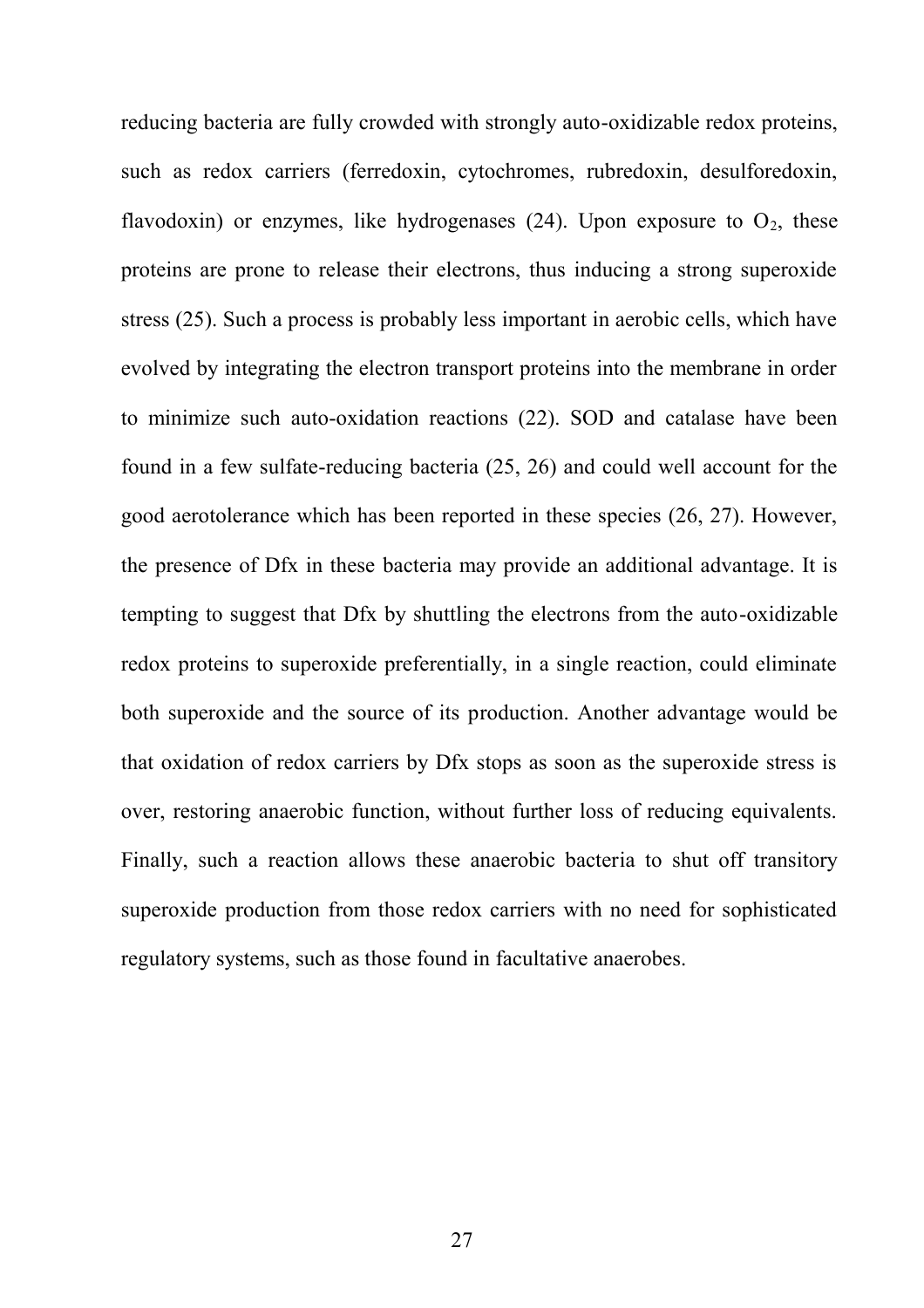### ACKNOWLEDGMENTS

We are grateful to Dr. Yves Pétillot for mass spectrometry experiments, to Dr. Jérome Garin and Mathilde Louwagie for N-terminal amino-acid sequence determination and to Dr. Véronique Ducros for atomic absorption spectroscopy. We acknowledge Dr. Stéphane Ménage for helping in EPR experiments and Chantal Falco for technical assistance.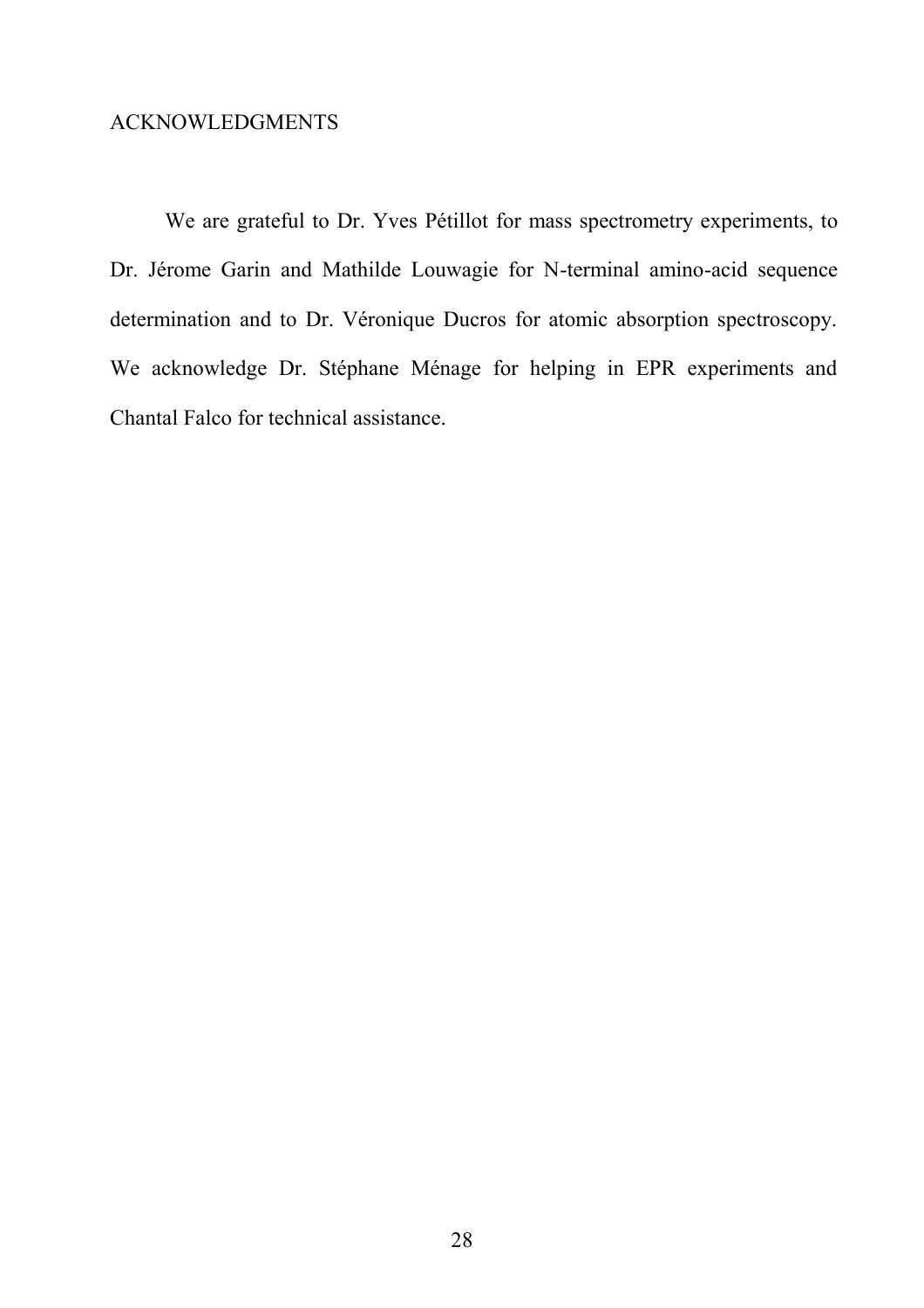#### REFERENCES

- 1. Moura, I., Tavares, P., Moura, J. J. G., Ravi, N., Huynh, B. H., Liu, M. Y., and Le Gall, J. (1990) *J. Biol. Chem.* **265**, 21596-21602
- 2. Verhagen, M. F. J. M., Voorhorst, W. G. B., Kolkman, J. A., Wolbert, R. B. G., and Hagen, W. R. (1993) *Febs Letters* **336**, 13-18
- 3. Tavares, P., Ravi, N., Moura, J. J. G., Le Gall, J., Huang, Y. H., Crouse, B. R., Johnson, M. K., Huynh, B. H., and Moura, I. (1994) *J. Biol. Chem.* **269**, 10504- 10510
- 4. Coelho, A. V., Matias, P., Fülöp, V., Thompson, A., Gonzalez, A., and Coronado, M. A. (1997) *J. Biol. Inorg. Chem.* **2**, 680-689
- 5. Brumlik, M. J., and Voordouw, G. (1989) *J. Bacteriol.* **171**, 4996-5004
- 6. Devreese, B., Tavares, P., Lampreia, J., Van Damme, N., Le Gall, J., Moura, J.
- J. G., Van Beeumen, J., and Moura, I. (1996) *Febs Letters* **385**, 138-142
- 7. Pianzzola, M. J., Soubes, M., and Touati, D. (1996) *J. Bacteriol.* **178**, 6736- 6742
- 8. Liochev, S. I., and Fridovich, I. (1997) *J. Biol. Chem.* **272**, 25573-25575
- 9. Voordouw, J. K., and Voordouw, G. (1998) *Applied Env. Microb.* **64**, 2882- 2887
- 10. Laemmli, U. K. (1970) *Nature* **227**, 680-685
- 11. Bradford, M. M. (1976) *Anal. Biochem.* **72**, 248-254
- 12. McCord, J. M., and Fridovich, I. (1969) *J. Biol. Chem.* **244**, 6049-6055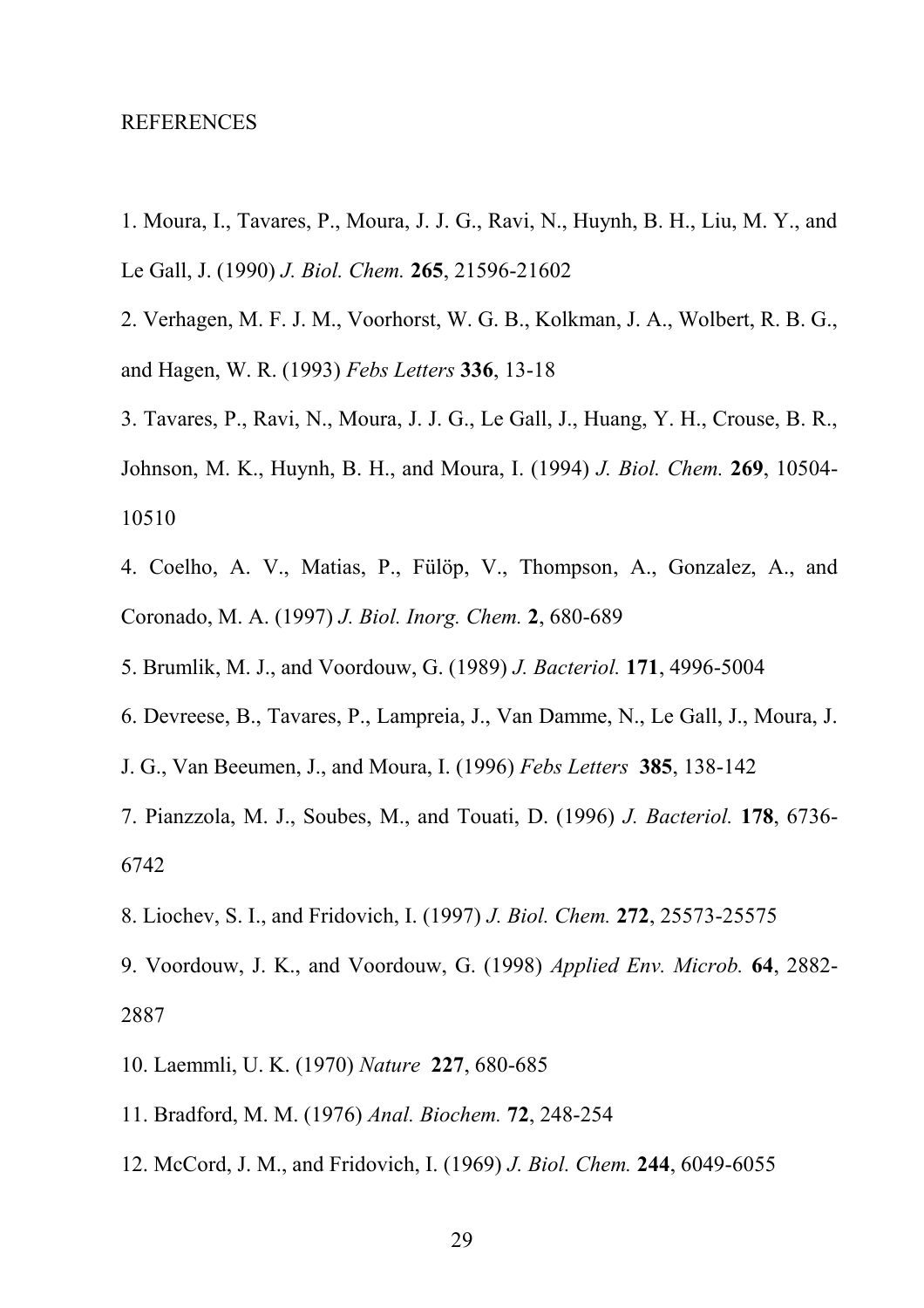- 13. Beauchamp, C., and Fridovich, I. (1971) *Anal. Biochem.* **44**, 276-287
- 14. Link, A. J., Robison, K., and Church, G. M. (1997) *Electrophoresis* **18**, 1259- 1313
- 15. Flint, D. H., Tuminello, J. F., and Emptage, M. H. (1993) *J. Biol. Chem.* **268**, 22369-22376
- 16. Hausladen, A., and Fridovich, I. (1994) *J. Biol. Chem.* **269**, 29405-29408
- 17. Castro, L., Rodriguez, M., and Radi, R. (1994) *J. Biol. Chem.* **269**, 29409- 29415
- 18. Klug, D., and Rabani, J. (1972) *J. Biol. Chem.* **247**, 4839-4842
- 19. Bull, C., and Fee, J. A. (1985) *J. Am. Chem. Soc.* **107**, 3295-3304
- 20. Romao, C. V., Liu, M. Y., Le Gall, J., Gomes, C. M., Braga, V., Pacheco, I.,
- Xavier, A. V., and Teixeira, M. (1999) *Eur. J. Biochem.* **261**, 438-443
- 21. Gort, A. S., and Imlay, J. A. (1998) *J. Bacteriol.* **180**, 1402-1410
- 22. Halliwell, B., and Gutteridge, J. M. C. (1989) *Free Radicals in Biology and Medecine* , Oxford University Press, New York
- 23. Imlay, J. A., and Fridovich, I. (1991) *J. Biol. Chem.* **266**, 6957-6965
- 24. Hansen, T. A. (1994) *Anton. Leeuw. Int. Gen. & Mol. Micro.* **66**, 165-185
- 25. Hatchikian, E. C., and Henry, Y. A. (1977) *Biochimie* **59**, 153-161
- 26. Hardy, J. A., and Hamilton, W. A. (1981) *Curr. Microbiol.* **6**, 259-262
- 27. Cypionka, H., Widdel, F., and Pfenning, N. (1985) *FEMS Microbiol. Ecol.* **31**, 39-45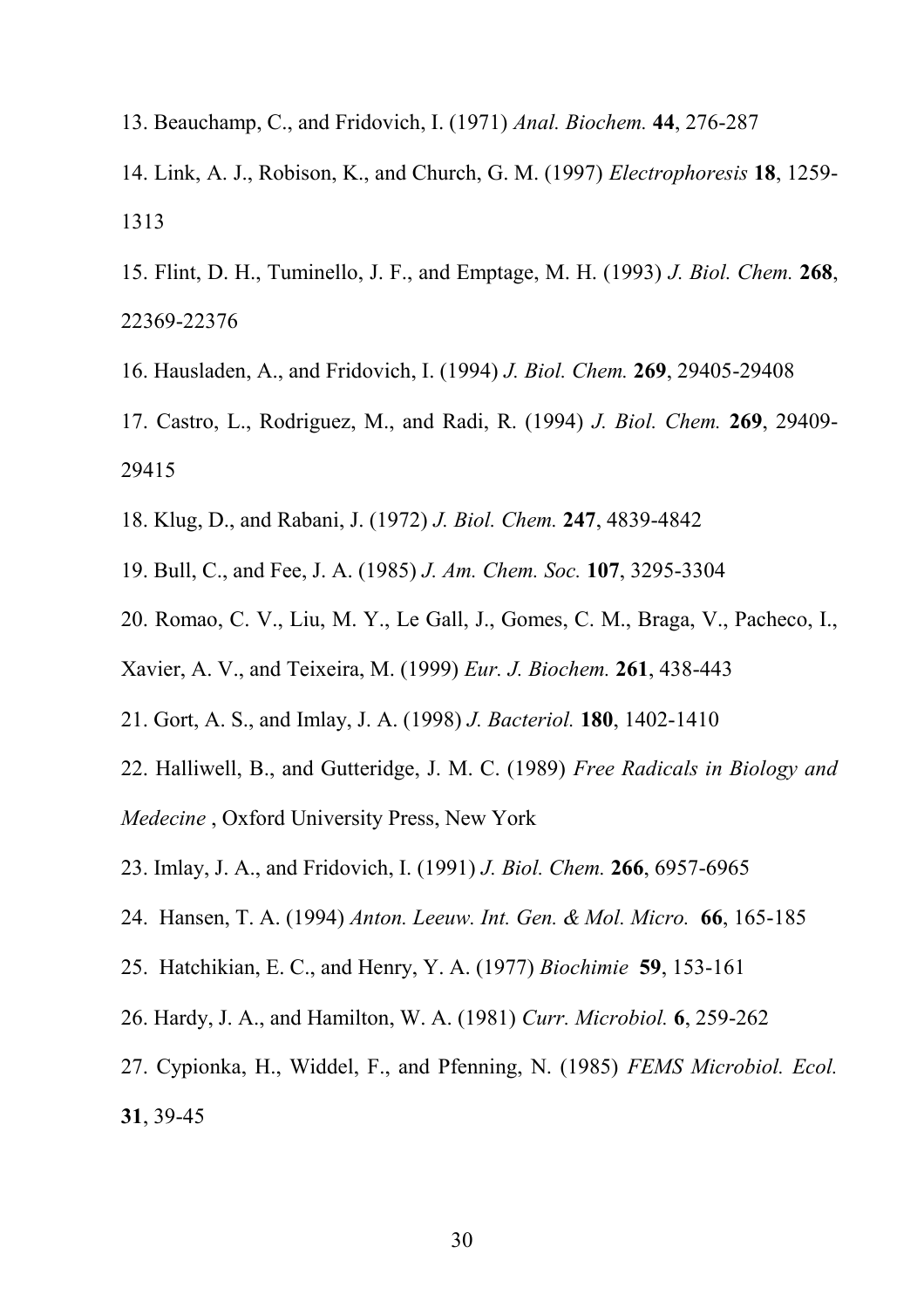## FOOTNOTES

1 The abbreviations used are: Dfx, desulfoferrodoxin; Rbo, rubredoxin oxidoreductase; SOD, superoxide dismutase; NBT, nitro blue tetrazolium; XO, xanthine oxidase.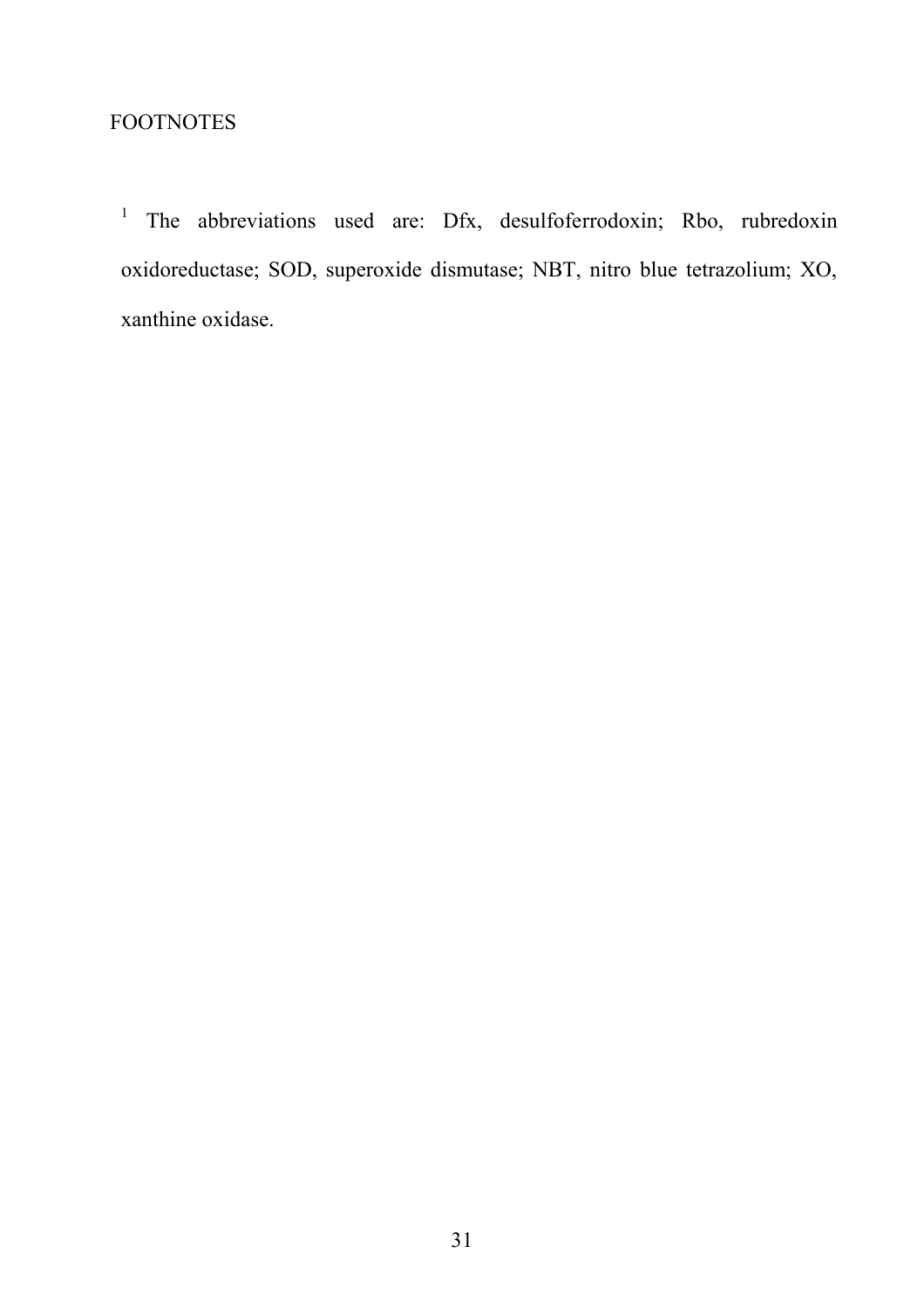#### FIGURE LEGENDS

Figure 1. Absorption spectra of the recombinant *D.baarsii* Dfx (82.1 µM in 50 mM Tris/HCl pH 7.6). Spectrum of the as-isolated Dfx  $(-)$ , or treated with 100  $\mu$ M potassium ferricyanide (- - -). The inset shows difference spectrum of (- - -) minus  $(-)$ .

Figure 2. Cytochrome c reduction assay in the presence of *D.baarsii* Dfx. Reduction of ferricytochrome c (22  $\mu$ M) was followed at 550 nm at 25 °C, in the presence of 50 mM potassium phosphate pH 7.6, 200 µM xanthine, 500 U/ml catalase. Reaction was initiated by addition of 0.023 U xanthine oxidase. A. Assay in the presence of various amount of as-isolated Dfx. ( $\circ$ ) 0 µg; ( $\circ$ ) 22 µg; ( $\circ$ ) 33  $\mu$ g; ( $\Delta$ ) 44  $\mu$ g and ( $\nabla$ ) 66  $\mu$ g. Arrows indicate the end of the lag time. The inset shows the duration of the lag time as a function of the amount of Dfx added in the assay. B Assay in the presence of various amount of Dfx preincubated with the xanthine-xanthine oxidase system. Preincubation conditions: 39 µM Dfx, 50 mM Tris/HCl pH 7.6, 200 µM hypoxanthine, 0.023 U xanthine oxidase, 500 U/ml catalase, 10 min at 25 °C. ( $\circ$ ) 0 µg; ( $\Box$ ) 22 µg; ( $\circ$ ) 44 µg and ( $\triangle$ ) 66 µg. The inset shows the initial rate of reduction of cytochrome c as a function of the amount of Dfx in the assay.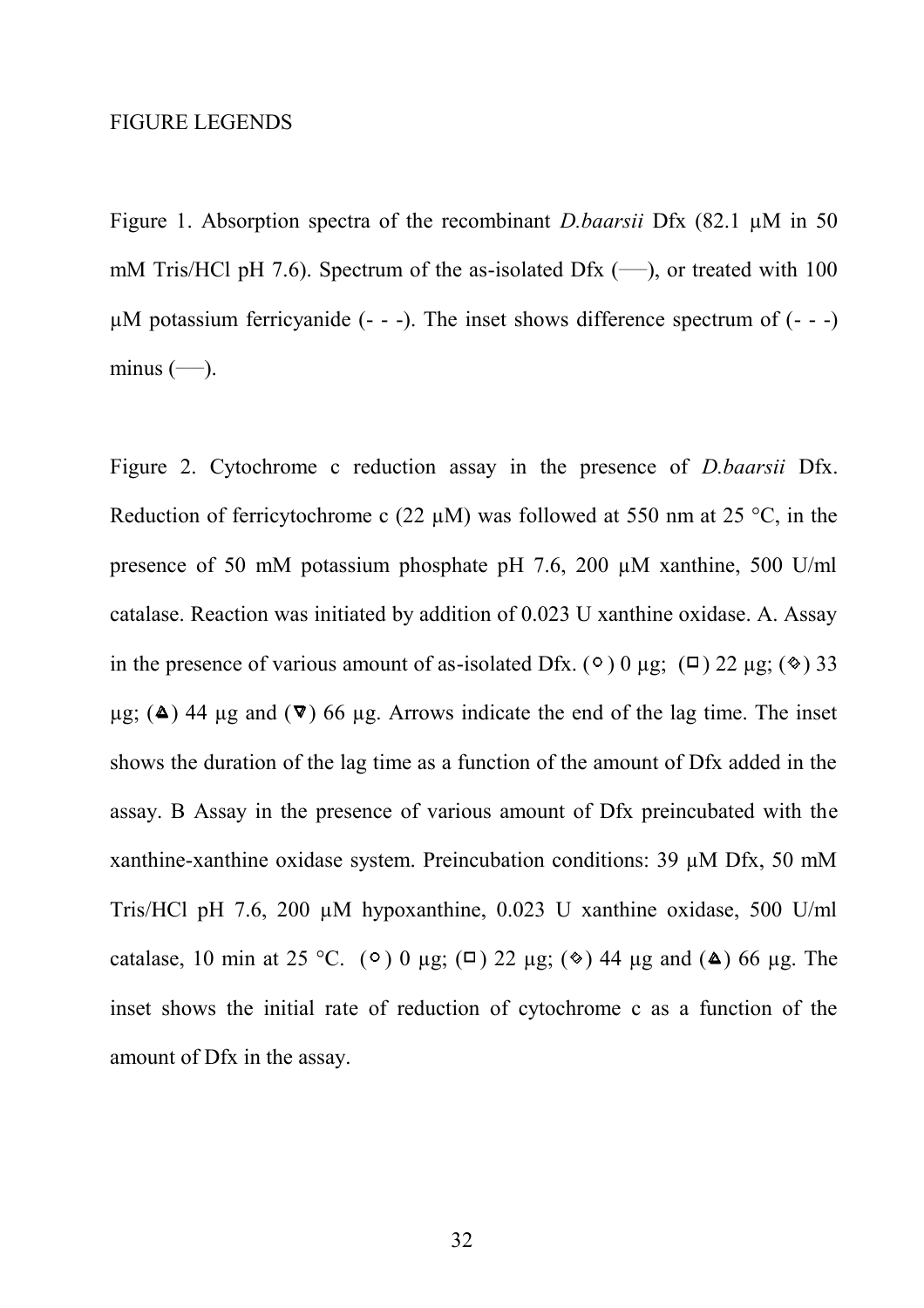Figure 3. Effect of  $O_2$  on the visible spectra of *D. baarsii* Dfx, at 25 °C. A. Xanthine oxidase as an  $O_2$  generating system. The micro-cuvette (120  $\mu$ l final volume) contains, 73 µM Dfx, 50 mM Tris/HCl pH 7.6, 400 µM hypoxanthine, 500 U/ml catalase. The reaction was initiated by adding 0.006 U xanthine oxidase. Spectra were recorded at different time interval, from the bottom to the top, at 0, 80, 160, 240, 320, 400 and 480 sec. The inset shows the difference spectra, after each incubation time minus time zero. B.  $KO<sub>2</sub>$  prepared in Me<sub>2</sub>SO, as a source of  $O_2$ . The micro-cuvette (200 µl final volume) contains 82 µM Dfx in 50 mM Tris/HCl pH 7.6, 500 U/ml catalase. Successive additions of 82  $\mu$ M KO<sub>2</sub>, from a 1.5 mM  $KO<sub>2</sub>$  stock solution dissolved in 100% Me<sub>2</sub>SO (14 M), were performed. After each addition, a spectrum was recorded. From the bottom to the top, no addition, 1 equivalent, 2 equivalents, 3 equivalents, 4 equivalents. The inset shows the difference spectra, after each addition minus no addition.

Figure 4. Kinetics of oxidation of center II from the *D. baarsii* Dfx by  $O_2$ . Oxidation of center II was followed spectroscopically, at 25 °C, by the increase of absorbance at 644 nm. The cuvette contains  $(1 \text{ ml final volume})$  19  $\mu$ M Dfx, 50 mM Tris/HCl pH 7.6, 400  $\mu$ M xanthine, 500 U/ml catalase and different amounts of CuZn-SOD or Fe-SOD. The oxidation was initiated by adding 0.013 U of xanthine oxidase. A. In the presence of CuZn-SOD. For the shake of clarity, only the following traces are presented:  $(0)$  0  $\mu$ M;  $(\square)$  1.1  $\mu$ M;  $(\diamond)$  5.7  $\mu$ M and ( $\triangle$ ) 8.6 µM of CuZn-SOD. The inset shows the reciprocal of the initial velocity of the